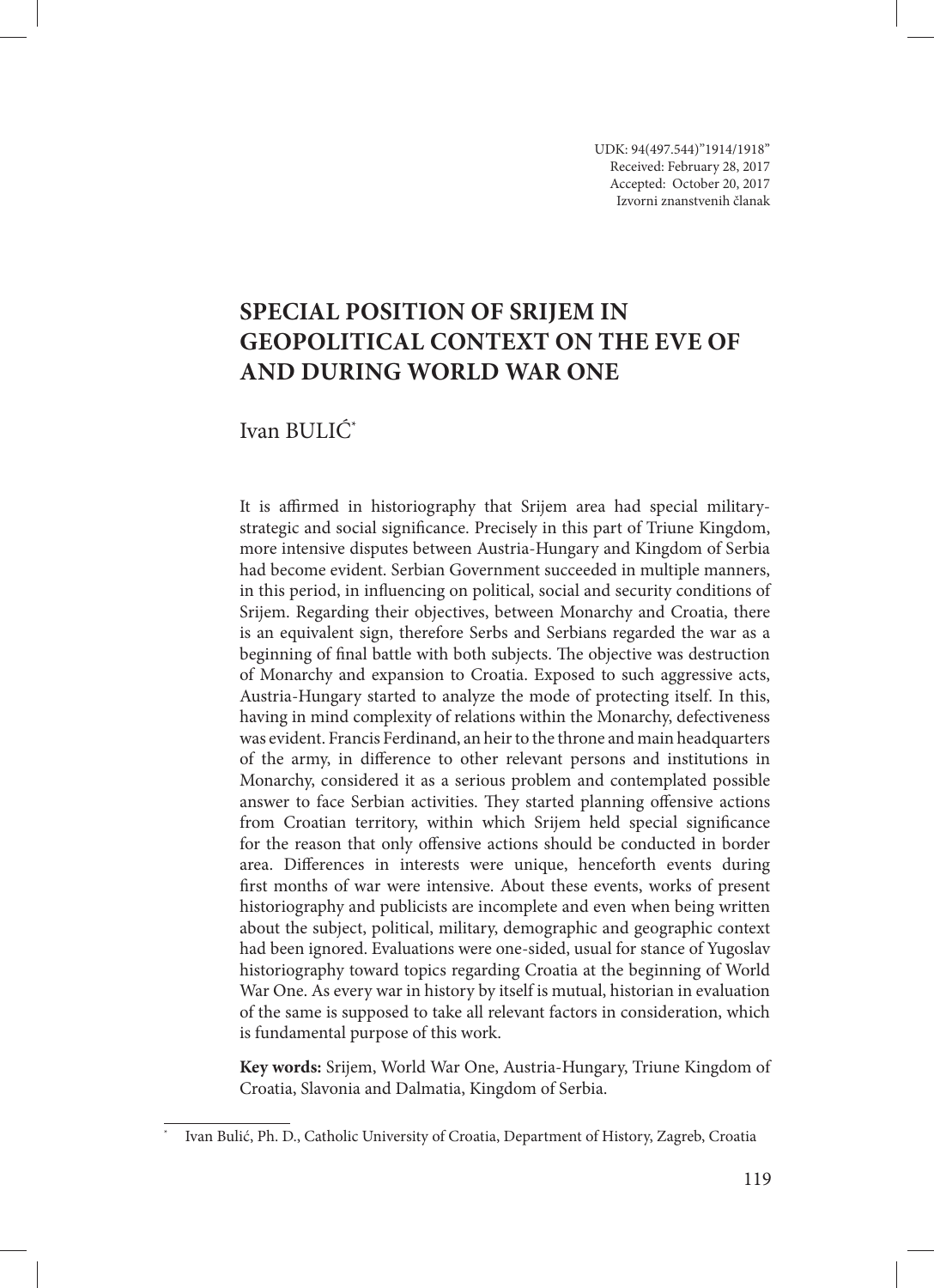# **Introduction**

This article presents good opportunity for paying attention to the fact that in 2014, commemorating 100-year anniversary of outbreak of the Great War, many national historiographies intensified their approach to analyze World War One. They have tried to explain how events of the war influenced their ethnic and national territory, as well as it's aftermath (multiple context: political, social and demographic). Considerably, one part of Croatian historians decided to explore World War One.

Scientific interest abovementioned is immanent to the fact of general and local knowledge of the area, significant for it's military-strategic importance during World War One. This evaluations refer to Srijem in particular. Regarding military-strategic significance, complexity of events and nationalities of population exposed to propaganda, armed conflict actions and their consequences, topic attracted interest of both Croatian and Serbian historiography. This fact is also clear recently. A year ago, we were able to listen to exposition of Aleksandar Ljutić from Institute of newer history of Serbia at scientific assembly "River Sava in Croatian History" and read the article titled "Serbian-Austro-Hungarian fighting on lower Sava in 1914" respectively.1 Although intention is not writing a review of dr. Lukić's article, it would be preferable to take the fact in consideration that the word is about the author who wrote the text on military activities in Srijem, therefore it is the topic of this article too. In difference to dr. Lukić, I intended to offer integral view of events in Srijem during World War One, not disregarding causes and effects, specially from the beginning of war. In difference to dr. Lukić, I made effort to consult archive material of Croatian, Austro-Hungarian and Serbian origin and apply comparative historiographic method. Analysis of dr. Lukić article motivated me exactly in applying methodic approach beforementioned, due to the fact it is written on Serbian archive material exclusively, thus representing modern interpretation immanent to scientific and publicist works from 1918 until 1990. In that context, I would like to emphasize even tendentious claims such as "Austria-Hungary used Sarajevo Assassination to attack Serbia."2 from which is clear that, even significant time distance from events herein mentioned had lapsed, ideologic and political burden remains. Since it is already like that, it is essential to answer and remind the author with counter question suggesting foresight regarding notorious fact that Sarajevo Assassination was executed by the hands of Serbs along with the support of High Command of Serbian Army. Accordingly, reflecting the causes and effects context, I fail to comprehend

<sup>1</sup> Aleksandar Lukić, "Srpsko-austrougarske borbe na donjoj Savi 1914. godine" ["Serbian-Austro-Hungarian fightings on Lower Sava 1914"], *Rijeka Sava u povijesti. Zbornik radova znanstvenog skupa* [*River Sava in History Collection of papers from scientific assembly*], (Slavonski Brod, 2015), pp. 451- 478.

<sup>2</sup> Ibid., 451.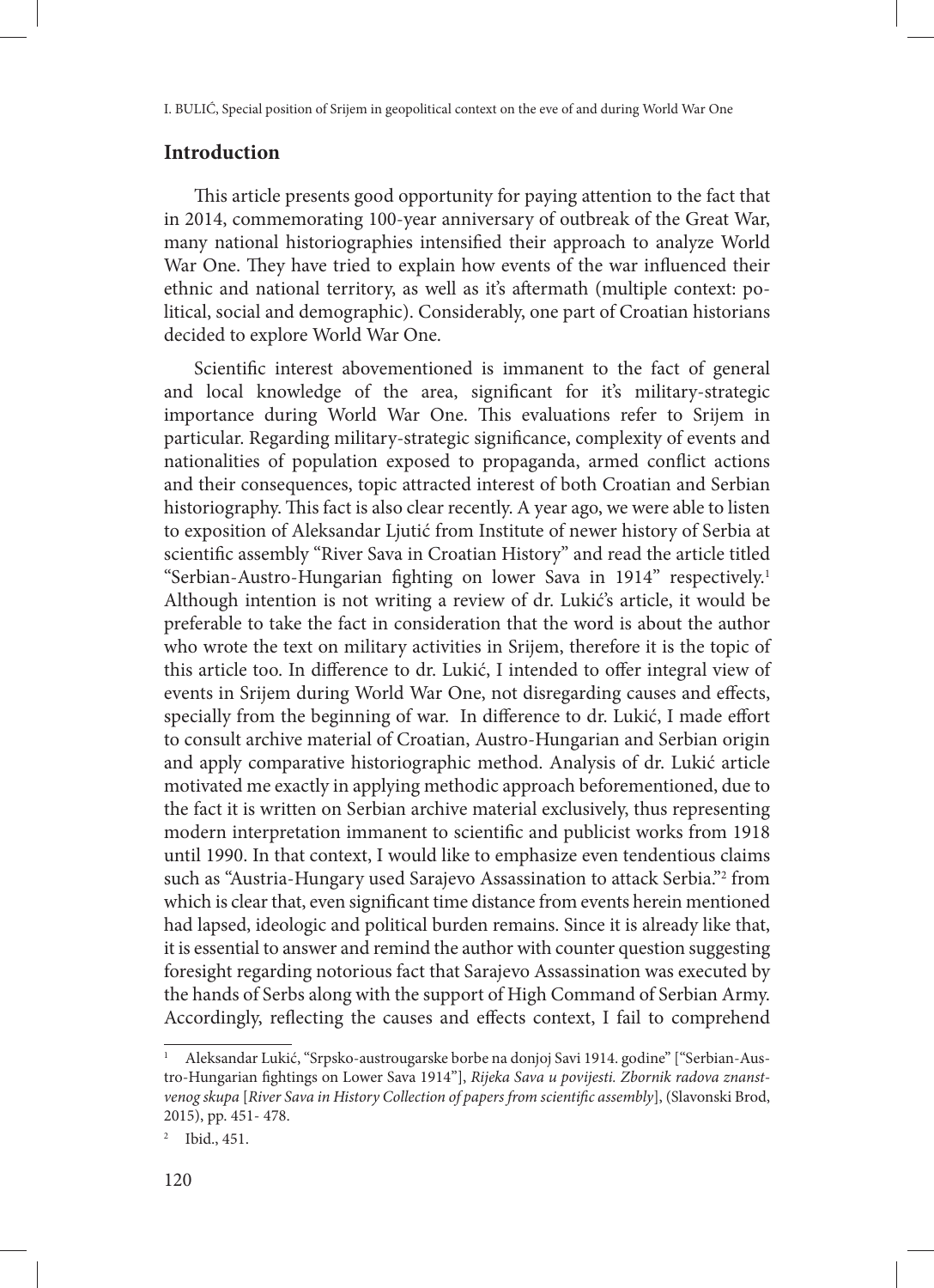the manner in which Austria-Hungary took advantage of attack on Serbia? In general, Lukić interpretation missed the historic method. The armed combats in Srijem were not analized within geopolitical, social, religious and demographic factors accordingly. Nevertheless, armed combats in Srijem are of priority interest, yet too, represented one-sidedly, again on the ground of serbian archive material or literature. Methodological comparative approach had been left out completelly. Therefore, in my opinion this work represents just collection of information from various authors, published in one place. "Nothing new" so to speak. Just another repetition of known interpretations about events in Srijem in World War One, identical to many texts from interwar period written on account of actual historigraphic interest for World War One events.

Analysis of Srijem events indicate to more complex relations as every war has causes and effects which are visible in smaller teritorial units. These events justify this claim.

Because of evaluation of aforementioned events, I am in a position to come to the conclusion that significant time difference and accessibility of archive material offers contemporary, modern and un-bias approach. Furthermore, the starting point is the fact that historiography did not explore it or explored it just in context of political and ideologic expectation of time. Efforts to correct unilateral argumentation had been left out, so my task is to point out the pointlessness of continuing by the same pattern.

Croatian and Yugoslav historiography did not deal with World War One in general. More attention was paid to last year of war, for the reason of Croatia adjoining the state community with Serbia. Meanwhile, the historic research of pre-war years and first year of war were left out. Why? Answerig this question is logical: this is a starting-point period. Contacts had been established with official Serbia, multiple aid received from the same state while political programs were formed finally. Influence of these factors is visible right away after the Sarajevo Assasination, especially in first months of war, altogether resulting in events from the end of the year 1918. At that moment, union with Kingdom of Serbia was proclaimed, in which Croatia never shared state community with Serbia before. That way, Croatia left the Central-European political circle and became part of Balkan geopolitical context for the first time in history.

During this period many events took place in Srijem, many persons and institutions participated and notable Srijemese gave their accounts. Having in mind chronological flow and caracter, I shall structure my analysis as follows. Considering pre-war period I shall endeavour to point out geopolitical position of Srijem reflecting on premanent intelligence control from Serbian Government of the area and reaction to it from Vienna military and political decision-makers respectively. Attention shall be focused on pre-war activities of political bodies who minorized the possible danger on Eastern borders of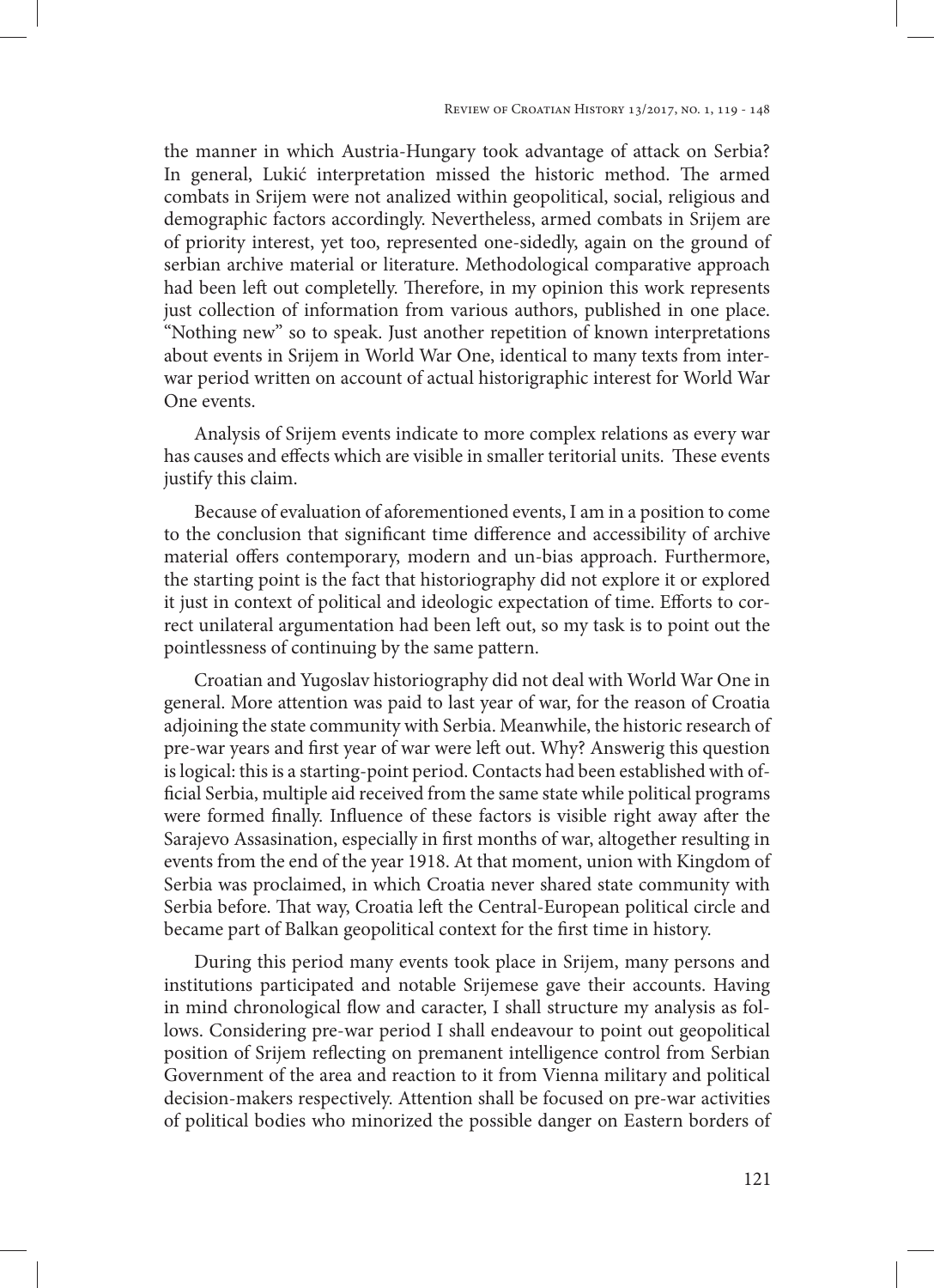Monarchy contrary to military headquarters paying more attention to tactical and startegical aspects of Srijem area. Since the outbreak of war had determined military-strategic context of Srijem furthermore, my intention is to emphasize the most important events such as: military combats, population's view on war, Austro-Hungarian measures, Serbian Army breakthrough in Srijem, evacuation of population and their return.

# **Pre-war period**

In the beginning, it is essential to define foreign and domestic policy frame. Multiple events in Croatia and neighbouring countries, specially Kingdom of Serbia, put year 1903 as a staging-point in particular. Popular people's movement occured in Croatia, Khuen Hedervary left the office, while in Serbia Obrenić Dinasty was dethroned. Succeding Dinasty Karađorđević, altered foreign policy objectives fundamentally, especially regarding Austria-Hungary. Monarchy became an obstacle to their first foreign policy objective: expansion to the West, to southern slavs lands of Habsburg Monarchy. From that moment onwards, Main headquarters of Astria-Hungarian Army, familiar with numerous propaganda and intelligence activities initiated from Serbian political leadership, started detailed planning and articulating possible attack on Serbia from Srijem area.

Essentially, by the outbreak of Balkan wars grand-serbian propaganda spred throughout southern-slavs lands of Monarchy. Afterwards, it was unnecessary to chanellize it due to the fact that course and aftermath of the Blakan wars intensfied the impression in Serbia's favour. Propaganda activities spread to many levels of social life. Many writers and artists supported the idea of Yugoslav union and therefore propaganda influence in culture and literature had been made possible. For that reason, Antun Gustav Matoš minuted that for Serbs, even literature is used as a powerful tool of propaganda.<sup>3</sup>

Altough the period from annexation of Bosnia-Hercegovina is considered as the beginning of more agressive Serbian stance to Austria-Hungary, one can find archive material of intelligence caracter which states clearly Operative Department of Serbian High Command of the Army organized gathering of information in the year of 1906 already. In one of the reports, captain Emilo Belić desrcibes peformed activities in details.4

Furthemore, during annexation crisis, in March 1909 precisely, Serbian Ministry of War had informed foreign minister Milovan Milovanić of intelligence

<sup>3</sup> Antun Gustav Matoš, *Bilježnice* [*Collected works*], Vol.2, (Zagreb, 1973), pp. 118-119.

<sup>4</sup> Hrvatski državni arhiv [Croatian State Archive, Zagreb] (furhter: HR-HDA) - 79, Osobni odjel Zemaljske vlade – Središnja izvještajna služba [Internal department of Land Government– Central defensive intelligence Service] (further: IDLG-CDIS), Box 28, Nr. 4097/403, 3655-1915.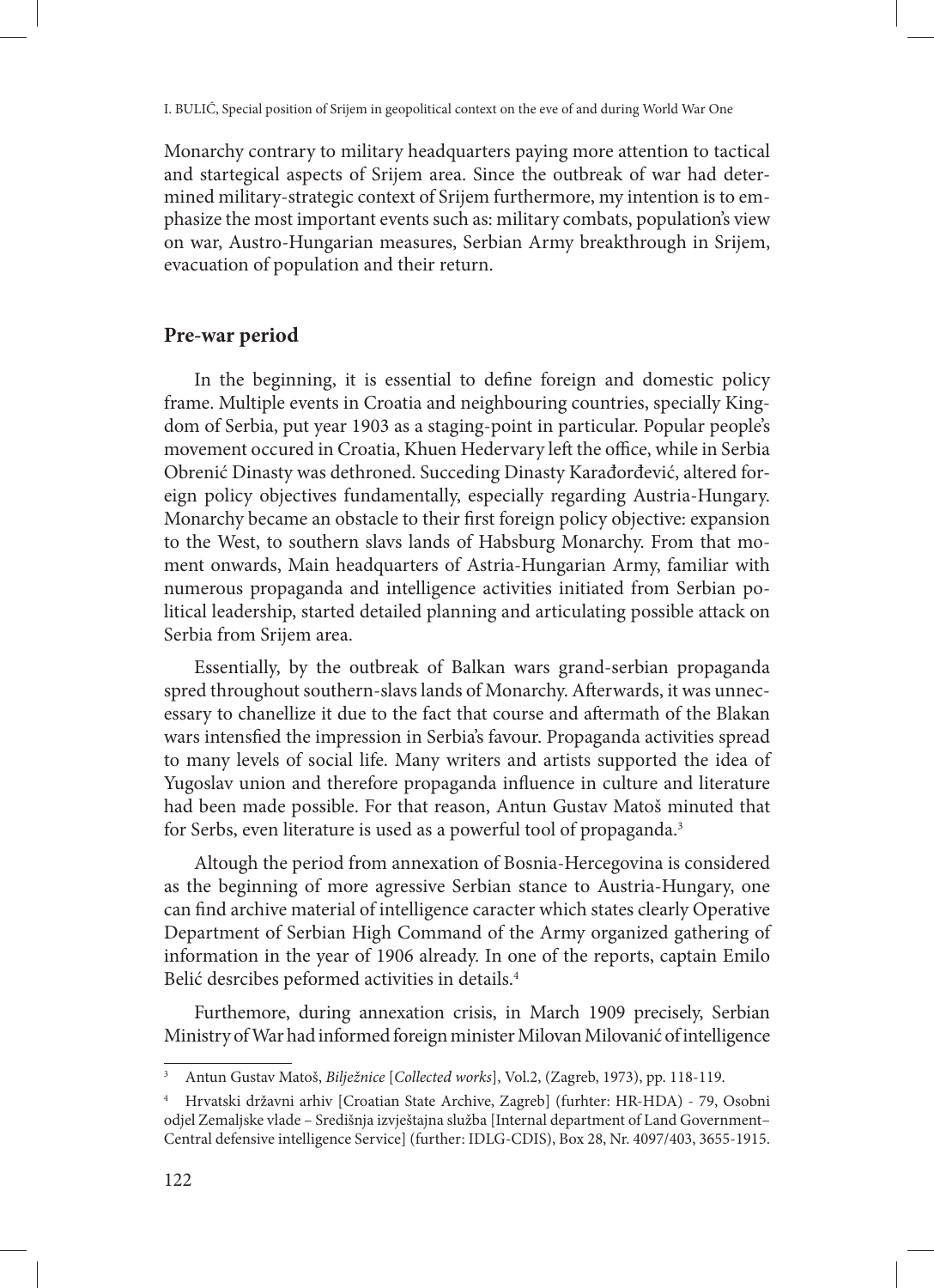information at their disposal, considering mobilisation of 13th military district and cannon placement in Nova Pazova, 24 km from Belgrade.<sup>5</sup>

Even after the annexation crisis had ended, Serbian Headquarters has been organizing network of associates who delt with secret investigation of Srijem area. They have intensified their activities during Balkan wars, when Austria-Hungarian intervention was expected to take place. Major Dimitrije Pavlović had informed Headquarters about Austro-Hungarian counter messures for preventing transport of *Komites* and weapons. It is written in the report: *"to keep the Serbian border element in fear because relevant circles of neighbouring Monarchy created belief we are preparing a revolution in Serbian territories".6* It is clear Serbian army after annexation of Bosnia-Hercegovina had organized collecting of intelligence information on Austro-Hungarian Army and information on public opinion of population and their readiness for war in favour of Serbia respectively. Serbian intelligence activities were performed until the outbreak of war. Few months before the war, Croatian Goverment had received the report on situation in Srijem describing how "entire Srijem is overfilled with various pictures and calenders (...) pictures of King Peter and several Serbian Generals (...) leading to preparation of people in Srijem and Southern Hungary to strive for Serbia."7

Therefore, their activities are permanent. In archive material it is traceable to the beginning of war. Only on the eve of war, minister for war Alexander von Krobatin had warned Croatian ban Ivan Skerlecz that Serbian society "National defense" had conducted preparations in case of war. They have secured 100.000 pieces of light weapons and large quantity of ammunition for Serbian population and intended to transport it illegally to territories designated for rebellion. They intended to transport weapons from Požarevac warehouse to Bačka and Banat and from Belgrade warehouse through Mitrovica to Srijem. The report warned that "National defense" prepared 1.700 komites for fighting in Bosnia and Slavonia.8 Credibility of Austro-Hungarian intelligence sources was confirmed after the capture of Belgrade. Documents had been found prooving recorded payments to numerous Serbian agents for collecting information about Austro-Hungarian Army.<sup>9</sup> "National defense" reports to Serbian minister of war relating estimate of strenght for XV military district, reports on gunnery in Bosnia-Hercegovina and preparations of Austro-Hungarian Army in Croatia, Slavonia and Srijem had been found also.<sup>10</sup>

<sup>5</sup> HR-HDA-79, IDLG-CDIS, Box 28, Nr. 560/244.

<sup>6</sup> HR-HDA-79, IDLG-CDIS, Box 28, Nr. 412/4097-1916.

<sup>7</sup> HR-HDA-78, Predsjedništvo Zemaljske vlade [Presidency of Land Government] (further: PLG), Box 829, File Nr. 471/1914, Mitrovica, 1/24/1914.

<sup>8</sup> HR-HDA-833, Osobni fond [Personal Fund] (further: PF) Đuro Šurmin, Box 27, File Nr. 12.662, Budapest, 7/29/1914; Graf Stefan Tisza, *Briefe (1914-1918.*), "FZM. Alexander von Krobatin, öst.-ung. Kriegsminister an Graf Stefan Tisza", Vienna, 7/14/1914, (Berlin, 1928), p. 41.

<sup>9</sup> HR-HDA-79, IDLG-CDIS, Box 27, Nr. 3805-1916/626-64, Užice, 3/31/1913.

<sup>10</sup> HR-HDA-79, IDLG-CDIS, Box 27, Nr. 3805-1916/206-47, Belgrade, 3/1/1913.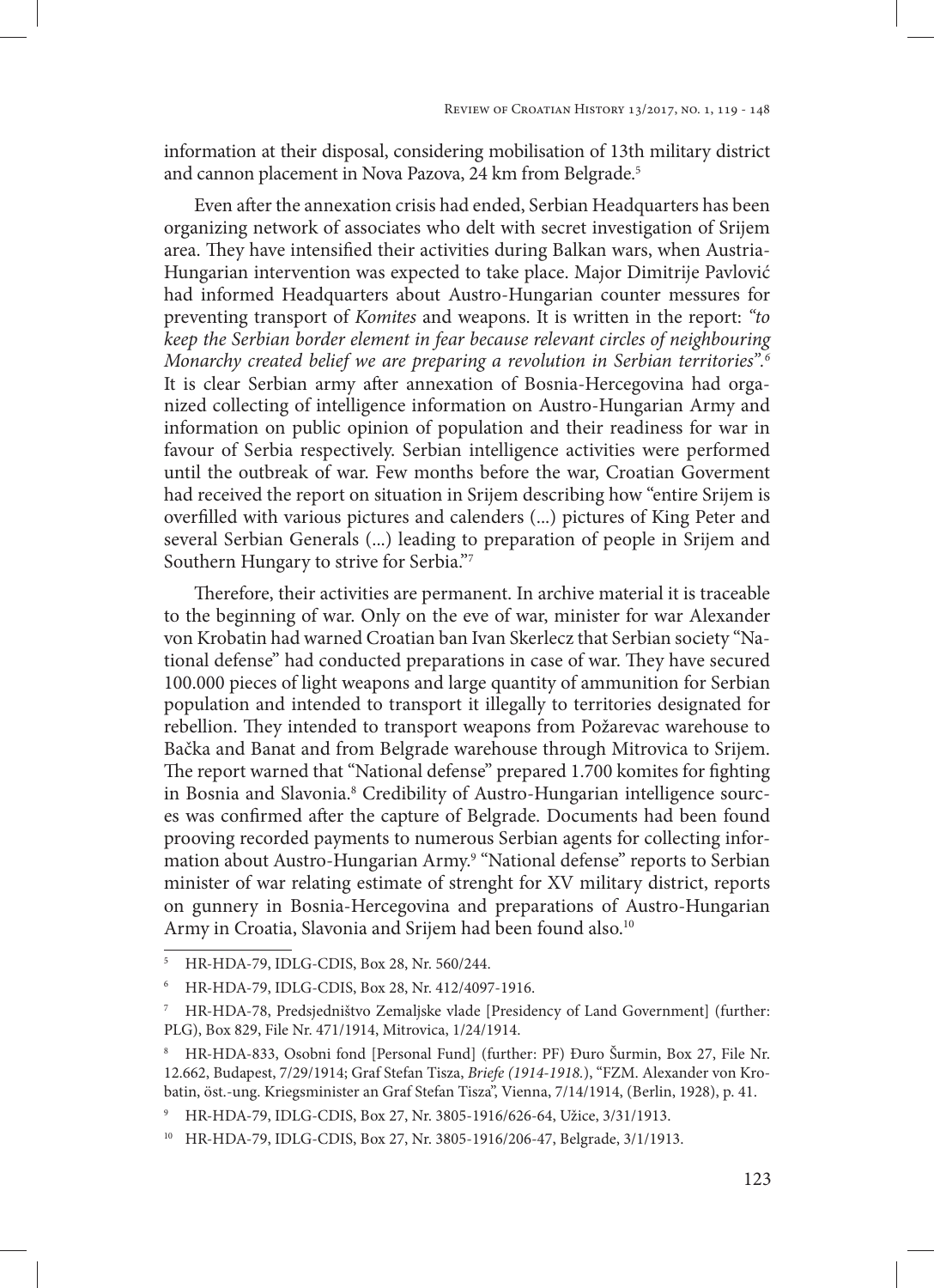For that reason, Commander in Ruma, general Schön made county official aware of the condition estimate among local population and their possible attack from the rear during Sava crossing. He suggested punishment for every single person in possesion of weapons.<sup>11</sup>

Events followed indicate to what extent army authorities estimated the situation correctly and within cause-effect context warned how political mood of Srijem inhabitants might have had significant consequences regarding expected hostilities.

However, Austro-Hungarian dualities between Austria and Hungary until the Settlement of 1867 and dualities from Settlement until the outbreak of war respectively, continued after Sarajevo assasination. During war period, Hungarian insistment on high level of authonomy for Hungary, have been opposed by Headquarters of the Austro-Hungarian Army. This body represented contuniuty of politics of murdered heir Francis Ferdinand. Situation further complicated Emperors' insistment on literal implementation of dualistic principles. These principles had not been abandoned during war, even tough indangering the fighting ability of the army on battlefield on many occasions. It happened that exactly the high level of political unity had been left out due to inherited political differences. Numerous examples proove the statement. One of them is Srijem situation. Eminent officers of the army pointed these problems out after the war. General Alferd Kraus in his book *The Causes of our defeat* amid other insufficinecies pointed out problems deriving from Austro-Hungarian Settlement. From certain time distance he noticed how unresolved political relations damaged fighting ability of the army. Regarding the fact he was an extraordinary militrary strategist, Austro-Hungarian Army managed to control Srijem and Banat only after his takeover of command, I believe it is necessary to point out Hungarian favourite blackmail: disapproval for army's requirements. The fact that Hungary refused the request to increase the number of newly mobilised soldiers, necessary for formation of new artilery regiments, is in direct link to diminuation of combat readiness, which eventullay put Hungarian troops in difficult position during first fightings on Isonzo river.<sup>12</sup>

# **Disunion in application of war laws**

Istvan Tisza, Hungarian Minister-President, initiated by Sarajevo assasination, in his parliamentary speech on July 18, 1914, was the first politician

<sup>11</sup> HR-HDA-78, PLG, Box 815, Nr. 257-7223.

<sup>12</sup> Alfred Kraus, *Uzroci našeg poraza* [*The Causes of Our Defeat*], (Belgrade, 1938), p. 79; Author is general of Austro-Hungarian army. Took part in all important battles against Serbia in the year of 1914 and commanded Austro-Hungarian troops on Russian and Italian battlefronts later in the war. After ascending the throne, Emperor Charles had offered him the post of Chief of General staff in headquarters of the army, which Kraus had refused.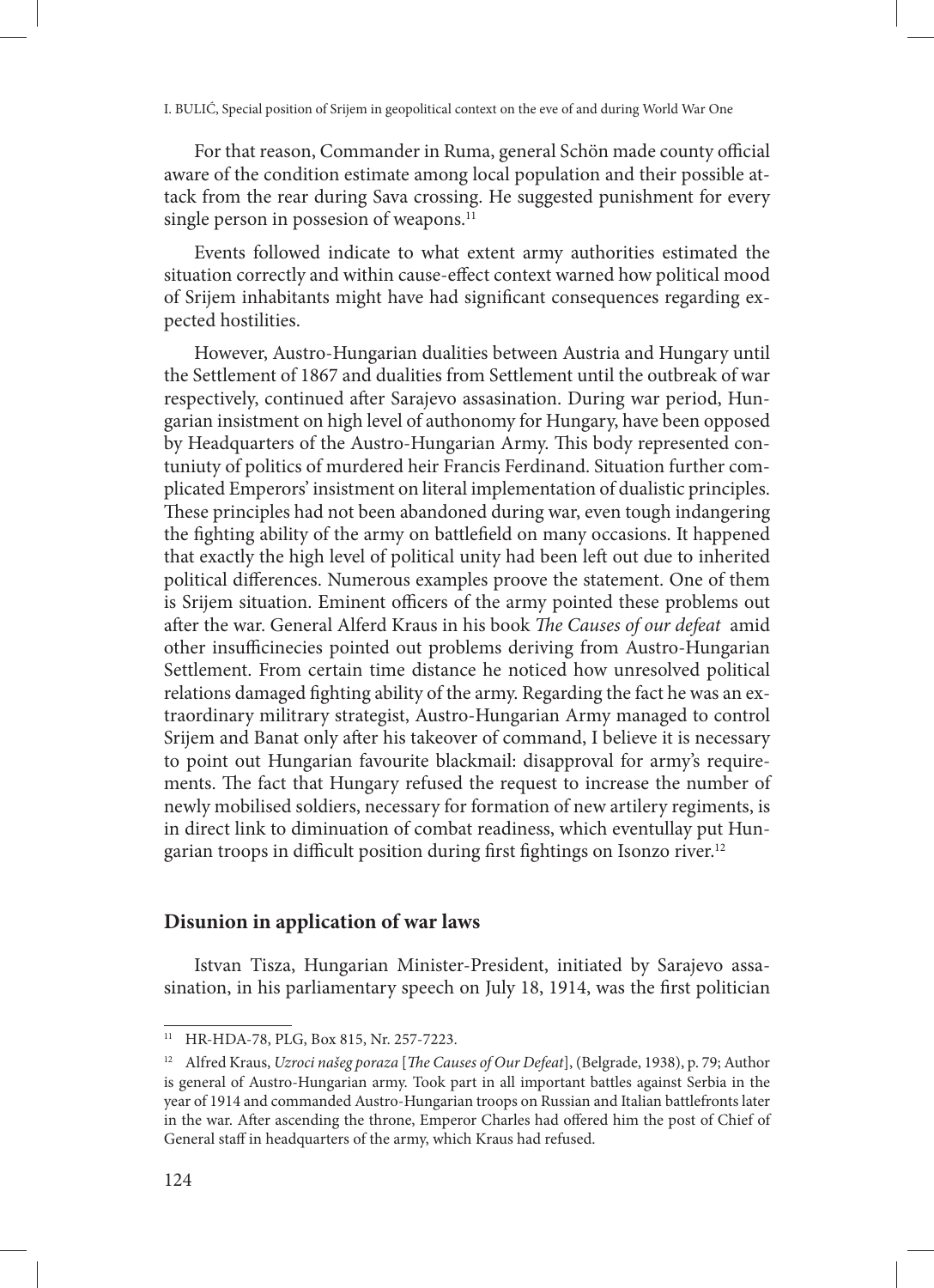in Monarchy who had offered clarification of military-security situation in Croatia and Slavonia. In his repsonse to parliamentary interepelation in joint Parliament in Budapest, he stressed that toward great-serbian propaganda in Croatia, not enough energetic measures were being taken. Considering the importance of the subject, press conference was summoned and Croatian ban Ivan Skerlecz attended together with Minister-President Tisza. Tisza's instructions and observations had started implementing immediately.<sup>13</sup>

More intensive acts of governing bodies of the Monarchy where visible in the moment Monarchy decided to go to war. Preparations were made for proclamation and application of priory composed legal articles adjusted to war situation. According to this development of events, it was necessary to finish all mobilization affairs in short notice: from drafting to implementing legal articles.

Bearing in mind that mobilization represents new orientation in internal relations of all social groups completely, making effort to minimize estimates of public opinion on the size of conflict in the same time, Ministry of War sent circular letter on July 20, 1914 to all relevant political bodies, presidents of governments in both parts of Monarchy, all important ministries and Croatian ban Skerlecz.

Content of this letter emphasized that extraordinary political situation required haste reaction: it was demanded from Croatian ban Skerlecz and other representatives to, within the scope of their authorities, prevent publishing information about military preparations in daily press. That way it was intended to remove every possible panic reaction of population and guide public opinion to positions suitable for authorities. The urgency required suggestion to perform the procedure by telegram.<sup>14</sup> It was about the command designed to secure formation and execution of priory prepared measures as effective as possible during war relating to: emergency measures for the state of war, martial law and military tribunal with civil and military censorship. Legal frame for introduction of exceptional measures represented *Law Article LVIII for exceptional measures in case of war,* proclaimed by joint Hungarian-Croatian Parlimanet on Decmber 21, 1912. However, entire elements of this law, specially orders about affairs of the press, were not valid for Croatia and Slavonia for the reason that certain sections of these orders applied to affairs within the scope of autonomous affairs, not applicable in Triune Kingdom, unless being ratified by Croatian Parliament. Therefore, Emperor Francis Joseph, within his constitutional authorities, had delegated the power for Law Article LVIII to Croatian ban Skerlecz on July 22, 1914.15 That way on July 27, Croatian ban Skerlecz

<sup>13</sup> *Narodno jedinstvo* [*National Unitiy*], Nr. 29, July 18, 1914, 1-3.

<sup>14</sup> HR-HDA-78, PLG, Box 72, Nr. 9650, July 20, 1914, 1.

<sup>15</sup> "Izvanredne mjere u slučaju rata" ["Exceptional measures in case of war"], *Narodne novine* [*National Gazette*], Nr. 170, July 27, 1914, 1-7.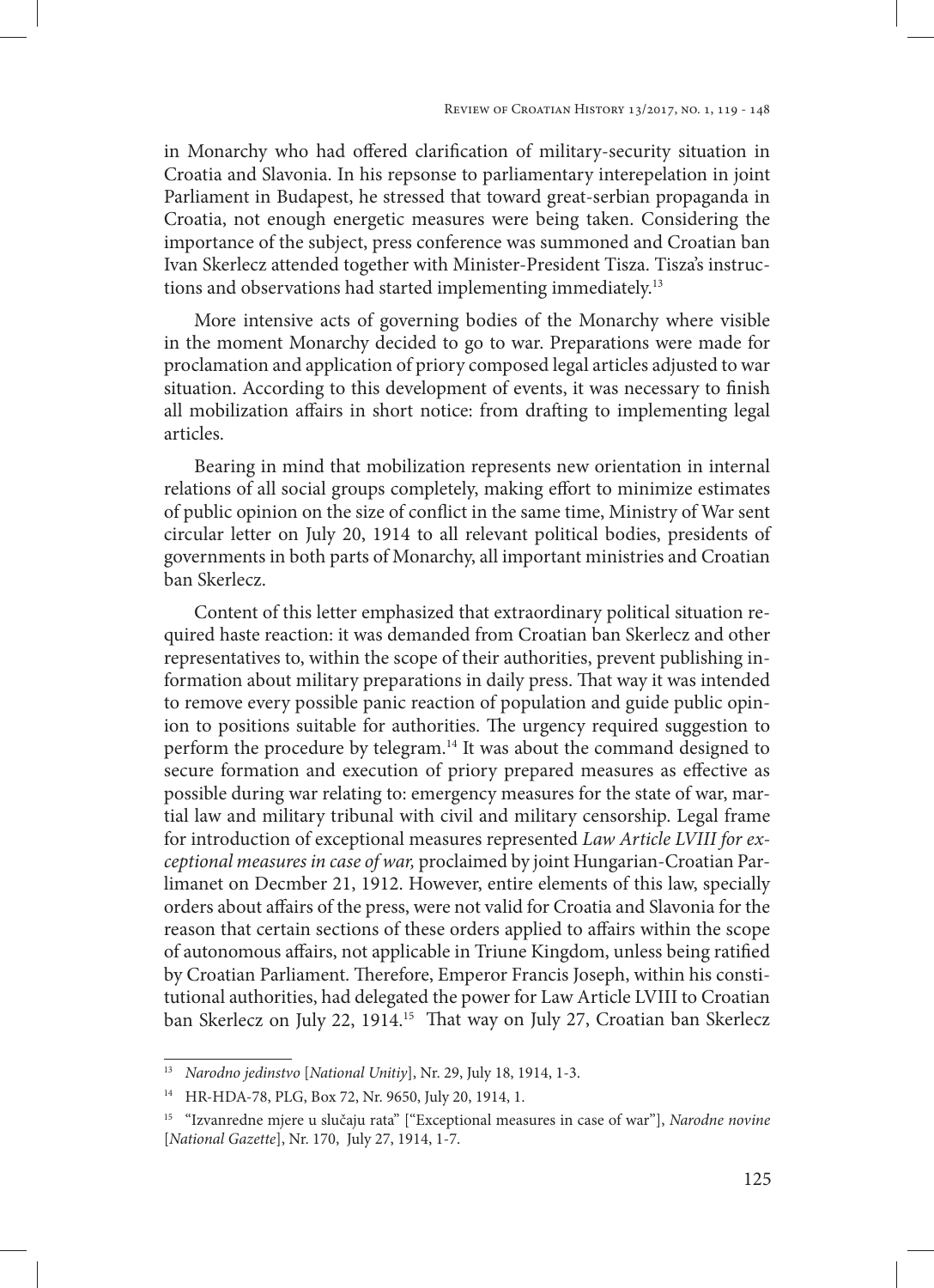had been granted full power to trigger *Exceptional measures in case of war* as a legal basis for 18 Ban's executive orders.16 Observing all announcements and proclamations in total, it is clear that on territory of Triune Kingdom entire system of laws had been established, commonly defined as *"war laws"*.

Dealing with numerous problems across Croatia required adequate number of people with special powers. For that matter, Skerlecz had used one more possibility on the gorund of application of special measures: appointing government commissioners. These measures were executed in consensus with Hungarian government and proclaimed the same day as Exceptional measures. Change revealed itself within authorities coordinated with war situation. Tisza had made Croatian Government familiar with it in his memorandum stating: "... in case of military prearation for certain headquarters, civil comissioners are appointed. Their task is (...) to support military bodies with advice in knowning circumstances and local affairs, mediation between military headquarters and administrative authorities (...) and eventually to take part in governing occupied territory of the enemy".17

Government commissioners had duties to act accordingly to military command plans. Area of activity of appointed commissioner could have been more counties or cities, depending on military formation deployment.18

Adjusting the territory of Triune Kingdom to war situation, official Budapest had influenced the process through "War surveillance commission in Budapest". It was the same institution established just before the war in Wienna under the name of "Office for war surveillance" (Kriegs-überwachungsamt-KÜA).19 By rejecting comptence of this office, Tisza had emphasized Hungarian authonomy within the Monarchy frame. Commission for war surveillance in Budapest, in consent with Hungarian Government, but not Office for war surveillance in Wienna, had appointed the special government commissioner for command area of Southern army, therefore for those troops designated for offensive action against Serbia.20

<sup>16</sup> Ibid.

<sup>17</sup> HR-HDA-78, PLG, Box 865, Nr. 79-4096, File Nr. 520, Pr – 1914.

<sup>18</sup> HR-HDA-78, PLG, Box 872, Nr. 4333. Pr. – 1914, Zagreb, July 22, 1914.

<sup>&</sup>lt;sup>19</sup> 27th of July 1914, deputies of most important ministeries in Vienna had declared commencement of official operations of "Office for war surveillance" *(Kriegs-überwachungsamt-KÜA).* Created upon Agreement between Ministry of War, Main Headquarters and Ministry Council. Represented central state body for exceptional measures coordination. Legally under command of Ministry of War. Organitionally consisted of: political group, censorship group, export-import group, machine evidence group and special activities. Most important representatives of state ministeries were represented in it. They had duties, depending on extent of works, to delegate part of state activities from basic ministeries into Office. By determined procedure, Office had been charged with implementation of all criminal measures commited against state legal order during the war. See: Gustav Spann, *Zensur in Österreich während des I. Weltkriegs 1914-1918,* (Vienna, 1972), pp. 57-59.

<sup>20</sup> HR-HDA-78, PLG, Box 871, Nr. 4233-4283 File Nr. 4278, July 25, 1914.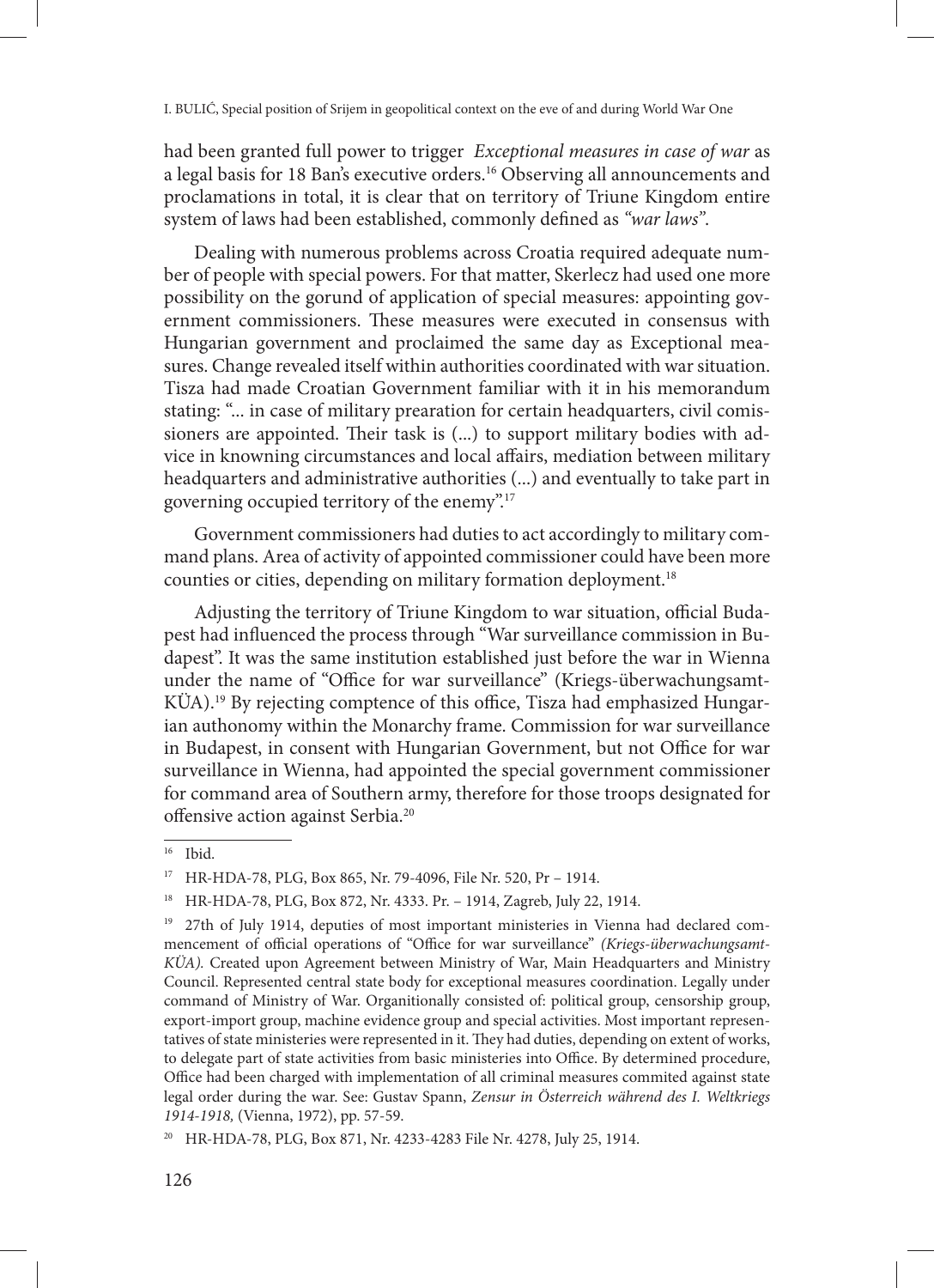Institute of government commisssioner amid military consisted of civil component too. Former Grand Mayors have been renamed in government commissioners, representing, together with Ban, civil component assigned to execute exceptional measures and war laws among population not involved in combat fightings activelly. That way, they represented the link between city council and Government as quarantees for execution of all measures Government had put before them. For Srijem County and city of Zemun with seat in Vukovar, noble Imbro Hideghwety had been appointed.<sup>21</sup>

The extent to which Srijem territory had important geopolitical position witness the fact related to dual appointment of government commissioners. Among Imbro Hideghwety, government commisssioner responsible to Croatian Ban, Hungarian Government had interveened and appointed Bela Tallian, former Grand Mayor of Novi Sad and a member of Hungarian House of Magnates. He was appointed as commissioner of Hungarian Government at Southern Military Command.<sup>22</sup>

From aforementioned, a few facts are evident. First of all, it is clear military and political headquarters had estimated Srijem, Bačka and Banat being of extreme geostrategic importance. On the other hand, as example beforementioned showed points to certain level of mistrust between political and military headquarters. Relations which followed soonafter ie. different perception of events, foreshadows to the fact that military and civil representatives had acted regarded these authorities and events differently.

Abovementioned fact is clear in analysis of the relationship between Hungarian Government and Main Headqaurters of the Army, as well as between Hungarian military commisssioner and Croatian Government commissioner.

# **Period from Sarajevo assasination until proclamation of state of war**

In numerous accounts from great-Serbian propaganda court cases it is notable that Sarajevo assasination gave incentive to Serbian population. Confidence of Serbian population augmented in Triune Kingdom and it had openly stressed their political opinions without doubting the outcome of war without restraints. Remarkably, their reflections are not directed to one objective: bringing down the Monarchy. By analyzing numerous court cases nationwide Croatia, a certain constant is notable ie. statements of identical political character, expressed regardless of place or part of Croatia.

Many conclusions are evident in analyzing these scriptures, all summarized in fundamental conclusion that Serbian population in Croatia had considered Monarchy and Croatia as the same nuisance. In relation to their

<sup>21</sup> "The Order", *Narodne novine* [*National Gazette*], Nr. 170, July 27, 1914, 6.

<sup>22</sup> HR-HDA-78, PLG, Box 871, Nr. 4233-4283, File Nr. 4278, July 25, 1914.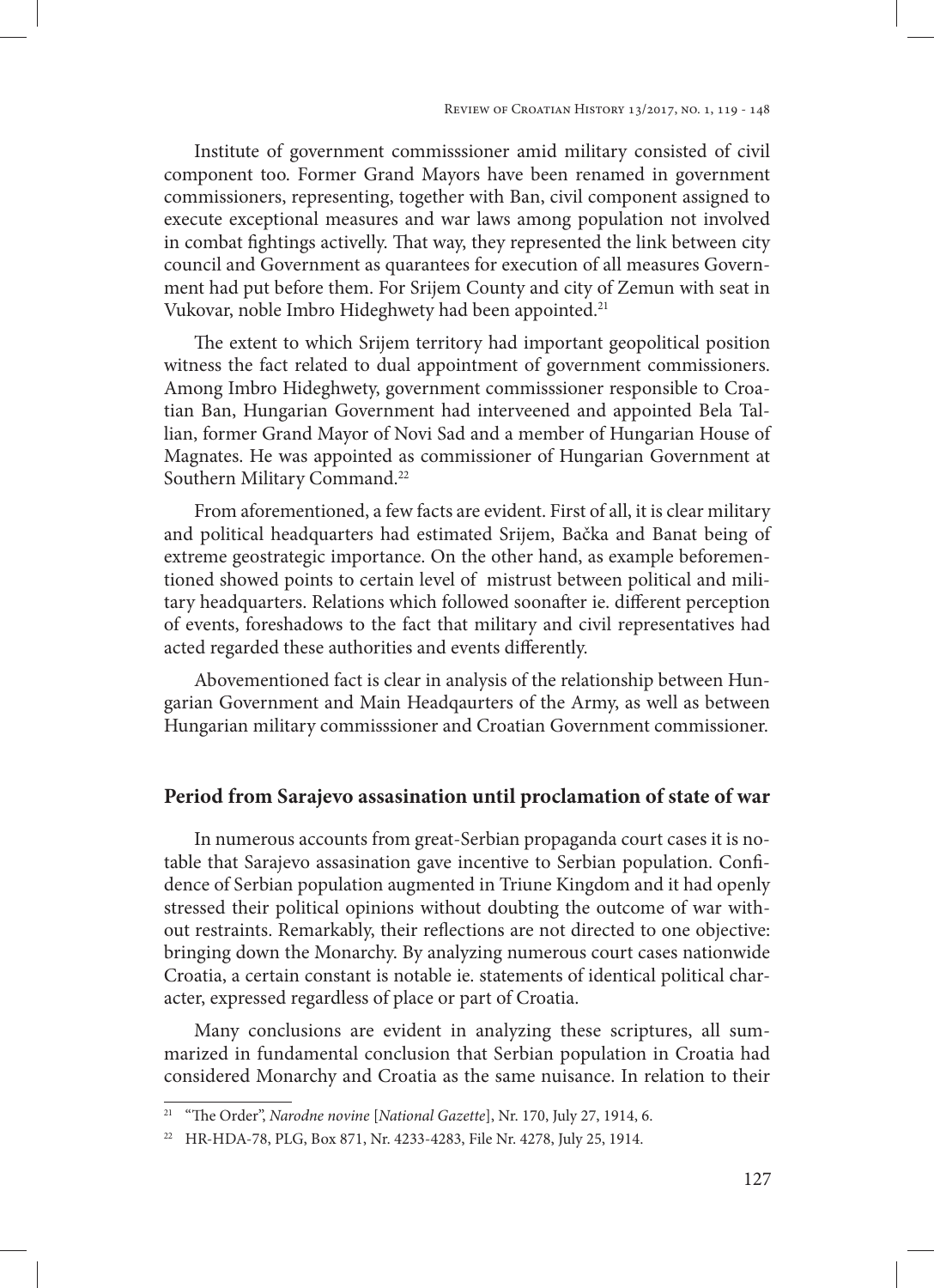objectives, between Monarchy and Croatia there is an equivalent sign and they regarded assassination and war as a beginning of final fight with both of them. Objective was to topple the Monarchy and expand to Croatia. For example, from the report of County district Đakovo, threats were not only verbal. It is written that on July 27, 1914 a group of 100 people of Serbian nationality had attacked inhabitants of Croatian nationality in neighboring town while they were heading to sign up for the army.<sup>23</sup>

Ivan Peršić, member of Croatian Parliament and representative of Starčević Party of Right had testified about events preceding immediate outbreak of war. He wrote that in Croatia only few days after the assasination: "...only Ban Škrlec, military commander Rhemen, dr. Aleksandar Horvat and dr. Ivica Frank knew war with Serbia is entirelly certain, no matter she responds to even the most humiliating demands of Austria-Hungary"<sup>24</sup>

In analyzing the events of first two weeks of war, we are able to complete Peršić's testimony. By Skerelcz's stance in Parliament, especially his small participation in arguments, it can be concluded that in first two weeks after the assasination he wasn't informed regulary about actual decisions being made. Archive material and daily press do not show information that Skerlecz, apart from calming down protests and demonstrations, had more active role in daily events. First two weeks he did not communicate with Vienna and Budapest. However, as decision for entering the war became more apparent, Skerlecz took over more obligations. Council of Ministers met more often and made decisions for which execution they included Croatian Ban. From Zagreb Government they demanded additional information on anti-monarchy activity. Minister-President Tisza and minister of foreign afairs Leopold von Berhtold insisted on these reports, and they were among Francis Joseph, most important statesmen in Monarchy. Besides that, Tisza took advantage of his formally superior position over Croatian Ban, thus formulating request in a different content. He addressed Skerlecz: "Dear friend! I inform you completelly confidentially that we collect that concrete information that shed light on those machinations directed from Serbia against us and which confirm acts or omissions of Serbian official circles against us. I beg You most dearly, please be kind and compose material at Your disposal, discreetly and possibly as fast as You can, and send it to me in short manner. The issue is very urgent and it is unconditionally wishful nothing come to public. You would obligate me much, if You inform me right upon reception of my letter, whether You will be able to send me information consisting facts of heavy nature. From the heart I am sending you my greetings, Your's trully loyal Tisza".25

<sup>23</sup> HR-HDA-78, PLG, Box 871, Nr. 4233-4283, File Nr. 4605, Đakovo, July 28, 1914.

<sup>&</sup>lt;sup>24</sup> HR-HDA-849, Personal fund Ivan Peršić, Annex to part two of file "From Croatian politics" half a century ago", 1914-1939, 1.

<sup>&</sup>lt;sup>25</sup> Dr. Đuro Šurmin had discovered hereinmentioned Tisza's letter to Croatian Ban Skerlecz. He interpreted it in newpapers article "Responsibility for World War-Graf Tisza and Graf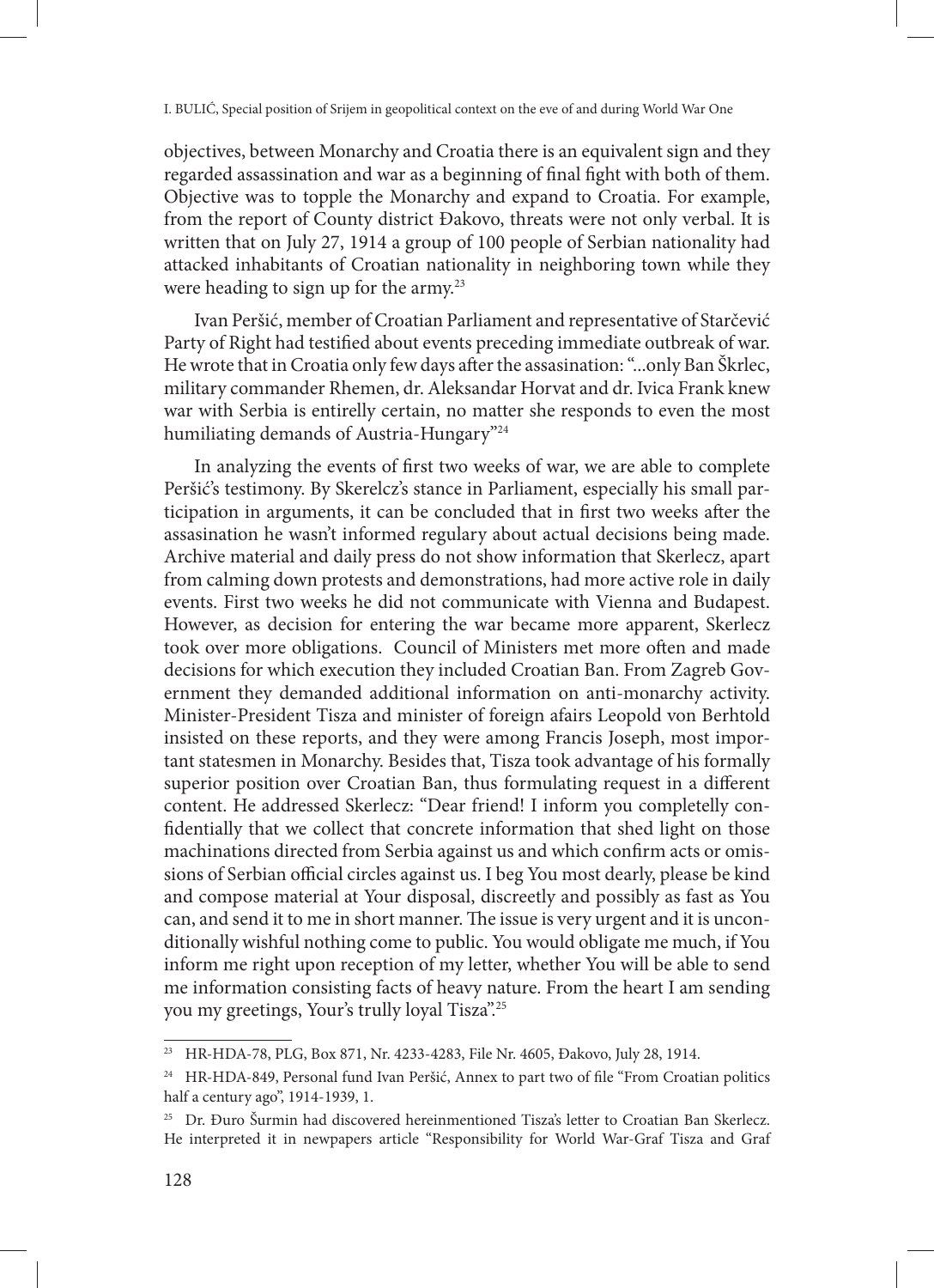Remarkably, Tisza did not send abovementioned letter in official way but as a private shipment, therefore he had been expecting the answer in the same way. Therefore, the fact: "I beg You most dearly, please be kind and compose material at Your disposal, discretly and if possible, as fast as You can send it to me in short notice." From the stated suggestion it is clear Tisza intended to surpass the influence of Main Headquarters of the Army and other statesmen. Unusal for pre-war situation. Unusual for the fact he is addressing to the head of Croatian Government assigned to the area designated for offensive actions on Serbia.

Already on July 12, 1914 Skerlecz had informed Tisza and Berchtold of sending them collected material. Skerlecz received these materials from three different sources collected in three different locations in Croatia: reports from Zemun constabulary, reports of Zagreb constabulary and report from the director of Central Defensive Intelligence Service, Žiga Maravić. All described beginning and development of great-Serbian propaganda on Croatian territory from annexation of Bosnia-Hercegovina until Sarajevo assassination.

Commander of Zemun constabulary ahd divided the development of great-Serbian propaganda into two periods: from Annexion in the year of 1908 until 1911, and from the year of 1911 until 1914 ie. beginning of war. From voluminous report, I extract the part regarding border area. During 1914, border constabulary had recorded more frequent crossings of Croatian students to Serbia. It wasn't unknow to them that Živko Bertić<sup>26</sup>, member of Croatian Parliament and representative of Croatian-Serbian coalition, aided Luka Jukić and Rudolf Hercigonja financially to cross over to Serbia and further to Belgrade from Srijem area.<sup>27</sup>

Helping these young men would not represent anti-state activity unless they haven't gone to Belgrade in order to conduct an assassination on territory of the Monarchy, which Jukić had done eventually by attempting the life of Slavko Cuvaj with fatal consequences for two mortally wounded persons in the centre of Zagreb. Hercigonja's case is not negligible either. With Bertić's support, he had travelled to Serbia to demand aid for release of the attacker

Berchtold ask Ban Skerlecz for documents". Šurmin's conclusions can be accepted according to circumstances Hungarian Minister-President had found himself in these days.

<sup>&</sup>lt;sup>26</sup> Živko Bertić (Kukujevci, Srijem, 1875 - Zemun 1938) was a Croatian writer, essayist, satirist, comedian, writer of short stories, lawyer and a politician. As a University student, he participated in burning of the Hungarian flag in 1895, and after serving his prison sentence, he had continued his studies in Prague. Doctorate in Law he achieved in Zagreb and continued his apprenticeship in Zemun in 1906. He was a Member of Parliament and member of Croatian-Serbian coalition. During World War One he was imprisoned, interned and as a degraded officer of the army sent to Italian battlefront afterwards. After the war he was member of Temporary National Representation. He joined Croatian community later. Last years of his life he did not participate in political life. In political texts, social satires and short stories he worked for many journals: *Prosvjeta*, *Hrvatski narod*, *Novo Doba*, *Obzor*, *Vienac*, *Nada*, *Pokret*.

<sup>27</sup> HR-HDA-79, IDLG-CDIS, Box 10, File Nr. 1716-1996, 772-1915, July 5, 1915.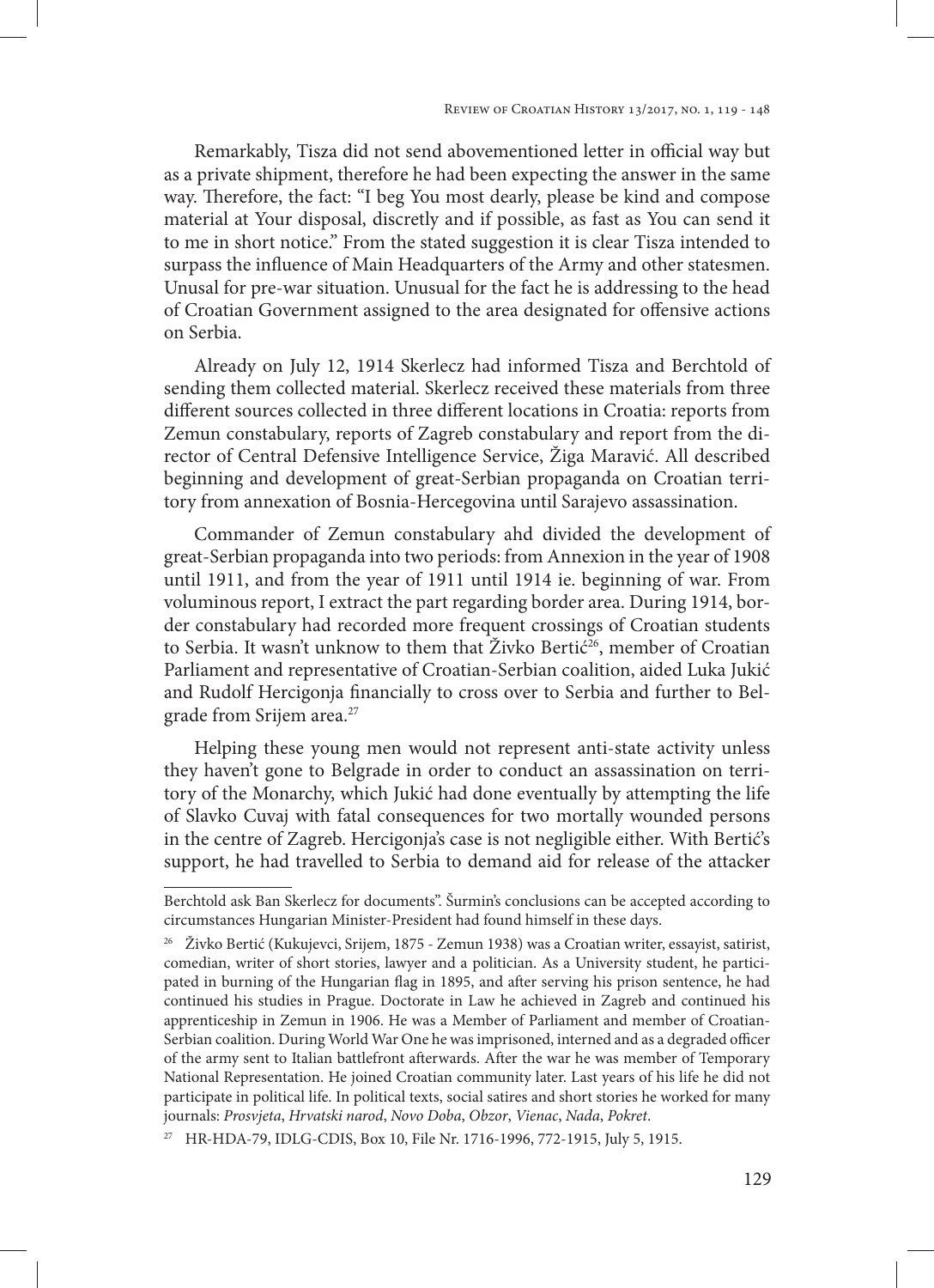on King's Commesar Skerlecz. He managed to cross over to Serbia with a colleague Marijan Jakšić with help from representatives of Croatian-Serbian Coalition Većeslav Wilder and dr. Živko Bertić. The same as for Luka Jukić, meetings in "National defense", offices of "Unity or death" organization and "Slavic South" newspapers redaction had been organized for Hercigonja. Also, Hercigonja made effort to organize release of Luka Jukić from prison. In difference to Jukić's assassination attempt, this action failed. Investigation revealed that he had demanded from representative of Croatian-Serbian Coalition Wilder to intervene at Count Tisza for Jukić's release. All in all, Wilder supported them financially and suggested dr. Bertić to help them with release form for crossing to Serbia in the end. He gave them 100 Kruna for the trip. State Attorney office stated Wilder had paid financial contribution to "National defense" in 1911.

Even tough aforementioned claims were sufficient enough to open criminal investigation against Wilder, he was protected by Immunity of Croatian Parliament and Joint Parliament in Budapest. State bodies limited themselves in following him while dr. Živan Bertić was taken into detention in 1915, under suspicion of committing a criminal offense of high treason. Criminal process has been pending in 1915, until Land Government in Zagreb suggested suspension of investigation against Wilder and Bertić. Contextualization of Bertić's activities enables cognition of complexity of social-political processes in the last years of Austria-Hungary. In applying comparative methodology, it is particularly interesting to regard Živko Bertić's beliefs before and after the war, experiencing life in a new state: Kingdom of Serbs, Croats and Slovenes. His pre-war belief in so called national unity is revealed in acts and events he had participated in along with the consequences he bare as a result of it. His post-war tranformation was not affected by shere displeasure of his personal status. It is clear Bertić acted according to his beliefs all of his life based on events that took place. For that reason, I shall cite part of his text published in Sriemese Croatian Journal in 1926. Knowledge about the new state character had been confirmed by then. Bertić had convinced himself upon it and wrote: "Without a doubt we have come across Great Serbia with National unity idea, whereas we or our ancestors Croatians did not wish to go, now having nothing left over but to return to Croatian state right viewpoint. The idea of national unity in this form had been executed dishonestly and unfairly, at the expense of Croats and Slovenes, and cannot be corrected in this form. As long as our centralized Government represents extended Serbia, we cannot speak of state politics in the spirit of Yugoslav idea or spirit of national unity or equality of all our national and state politics factors, but state politics will be led in the spirit and traditions of great-serbianism alone. It is an axiom needless to argue about today. Idea of national unity is a weapon of our enemies today who dispute us, therefore for that simple reason, it cannot be ours any longer."28

<sup>28</sup> Zlata Gvozdić-Filjak, Juraj Lončarević, Srijemska kalvarija Hrvata [*Srijem Calvary of Croats*], (Zagreb, 1995), pp. 112-113.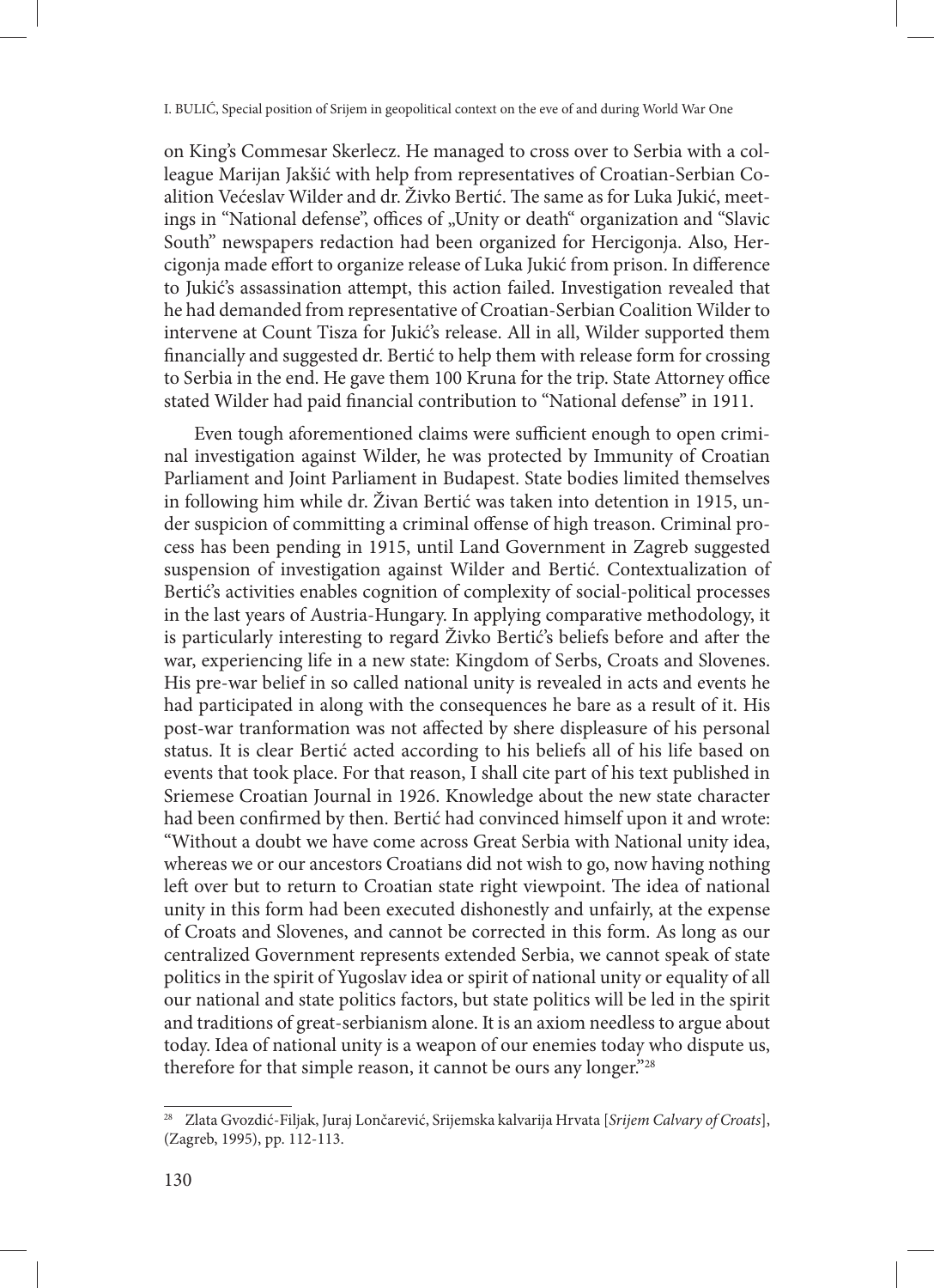The text hereinmentioned is interesting for the fact that by analyzing it, we are in a position to comprehend idea concept of national unity from genesis, a genesis which influenced Bertić's pre-war beliefs and actions up to complete cognition.

For that it is convenient to remind, that it is not about the evaluation of the idea but how much it's application in total, had suitable character in certain period and in relation to certain national groups and areas where it has been applied to.

Therefore it is possible to understand beliefs of one part of Croatian political and social elites in pre-war period. It is clear how their expectations contradicted the character of new state, which they had helped to build. They have been in illusion for years. They have supported this idea concept by acts, and in that manner influenced Croatian state forming future and territories upon which they had to take consideration as people's representatives, especially security context of pre-war and war state of affairs. They acted exactly the opposite way ie. with their public and secret activity, they weakened not only security situation in Austria-Hungary but also Croatian stateforming thought respectively.

National deputy Živko Bertić from Srijem acted identically. Therefore, based on his experince and ideological thesis he represented, which he had abandonded and returned to repeatedly, it is possible to comprehend complexity of period reflected most in unfathomableness of political processes in which individual, even being member of parlimanet, was not in a condition to judge them in a right way. On the contrary, exactly behind the scenes, policy and complex process of internal and foreign affairs, led advocates of Croatian state right to opposite conceptions. Furhtermore, it made them instrument for implementation of opposite interests, interests they will comprehend themselves couple of years later too.

### **Caotic outbreak of war**

Notwithstanding the fact mobilisation required time, up to 16 days by Conrad von Hötzendorf (Chief of General staff of Austro-Huungarian army), minister of foreign affairs Leopold Berhtold insisted upon offensive attack on Serbia immediatelly upon receving results of investigation of Sarajevo assassination. 27th of July 1914, had been set as a first day of alert and July 28, as a first day of partial mobilization.29 Actual mobilization had started on July 24,

<sup>29</sup> Željko Pleskalt (ed.), *Ratni dnevnik C. K. Varaždinske pješačke pukovnije br. 16*, translated by Danijela Marjanić [*War diary of Varaždin infantery regiment Central Command Nr. 16, 26th of July 1914 - 29th of January 1915*]*,* (Bjelovar, 2004); HR-HDA-78, PLG, Box 867, Nr. 4551-6404, Nr. 4286, Annex, July 25, 1914, Telegram to Land Government in Zagreb from Hungarian land defense minister.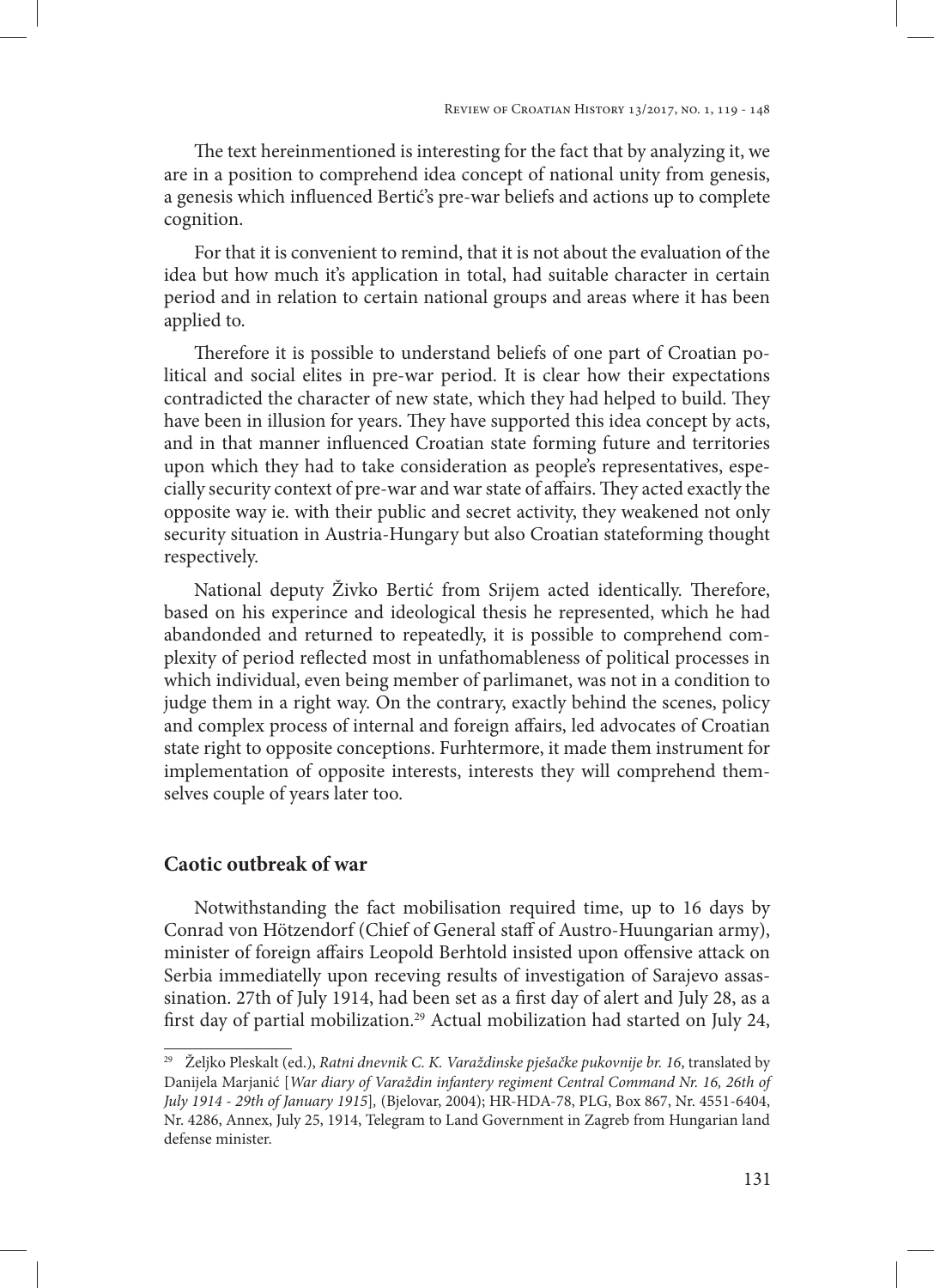1914. On that day, minister of defense sent mobilization drafts, which were delivered to military conscripts on 25th and 26th of July 1914.<sup>30</sup> 8 military districts were mobilized and divided in 6 armies of unequal strenght. Archduke Friedrich was Supreme commander of operative forces while Franz Conrad von Hötzendorf was chief of general staff of the army.<sup>31</sup> All actions had been finished thus allowing minister Berchtold to, on the ground of Imperial authorization, co-sing declaration of war on July 28, 1914 which was proclaimed to all nations of the Monarchy the same day.32 Conrad's estimates about time needed for mobilization proven to be correct, although war was declared on July 28, 1914 and Serbian Army blew up a bridge between Zemun and Belgrade on July 29 already, it took more time to commence hostilities.

Relating outbreak of war in Croatia, omissions of pre-war period, in the terms of repelling activities inspired from many Serbian military, political and social circles, had to be removed in very short notice. Furhtermore, question of responsibility of Croatian Ban and Minister-President Tisza had occured. However, it was just an acute question. Events unfolded in great speed, alongside the process of gaining infulence on Monarchy level. Croatian Ban Ivan Skerlecz, who had influence as much as his political mentor Count Tisza could provide one, had been disorientated in the first days of war only until the moment Tisza acquired maximum confidence of Emperor Francis Joseph. Altough Tisza managed to fight himself through for this infulence in very short notice so he could protect Skerlecz, the fact remains Skerlecz was left by himself during period from Sarajevo assasination until first days of war. Not even Tisza could provide him support for which he needed to fight for from the Emperor personally. If we analyse this fact in the context of complex daily events: demonstrations, parliamnetary debates, adjustment of peace time conditions to the state of war, it is evident to what extent politically undercapable Skerlecz, left to himself, have had panic reactions. Altough he permamnently claimed Serbian population was loyal, he requested military aid at the same time. Revelation about loyalty of Serbian population in Triune Kingdom, specially referred to Srijem population.33

The presence of the army understandably created sense of security in this period. County officials requested intervention from Ban on many occasions at military headquarters because of military presence in their areas. For example, the head of County for Nova Gradiška had elaborated his request for military aid in the fact that area of his authority consisted of 40% Serbian population

<sup>30</sup> Đuro Šurmin, "Preparations for war with Serbia", *Novosti* [*Novelties*], Nr. 84, March 23, 1927, 2.

<sup>31</sup> Slavko Pavičić, *Hrvatska vojna i ratna poviest i Prvi svjetski rat* [*Croatian warfare and military history and World War One*], (Zagreb, 1943), pp. 247-250.

<sup>&</sup>lt;sup>32</sup> Josip Horvat, *Prvi svjetski rat. Panorama zbivanja 1914-1918*. [World War One], (Zagreb, 1967), p. 127.

<sup>33</sup> Isidor (Iso) Kršnjavi, *Zapisci. Iza kulisa hrvatske politike* [*Writtings – behind the scenes of Croatian politics*]*,* vol. II, (Zagreb, 1986), p. 735.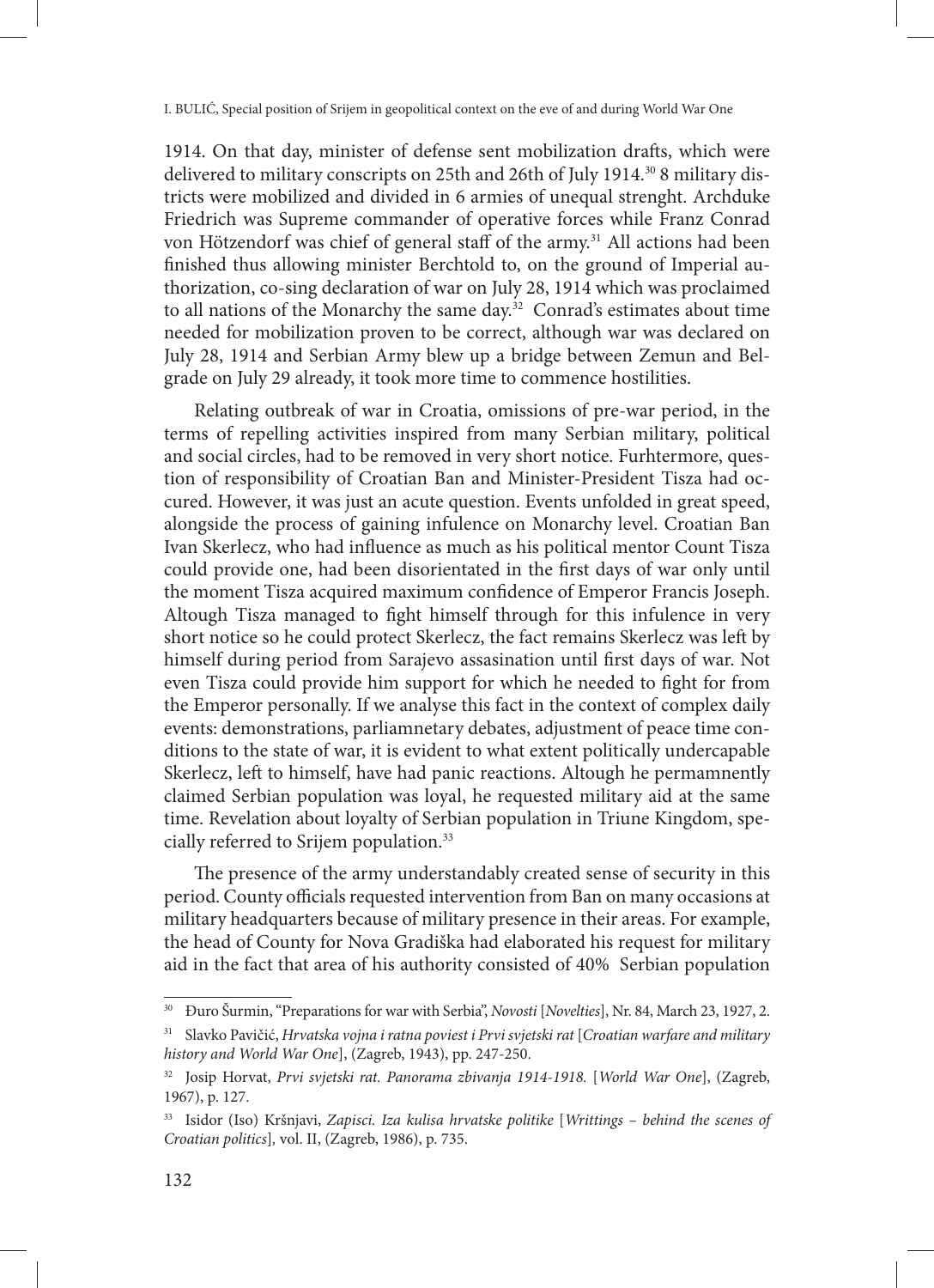and by relocating other interned persons from border territory would present probable cause of further destabilization of situation.<sup>34</sup>

Sense of security or, rather, insecurity, influenced Ban Skerlecz. In a meeting at Zagreb military headquarters held right after the defeat in the battle of Cer<sup>35</sup>, Skerlecz had warned about possible rebellion of Serbian population in areas where they have formed majority. For that reason, he requested troops from military command. Zagreb military command representative rejected the request with a warning that in case of a riot, military will not only suppress it but take over administration of entire country as well.<sup>36</sup>

So, military protection had a price. Ban Skerlecz had been invited to meetings with joint Zagreb military commander Eugen Scheuer, handling joint tasks during first months of war. Although this cooperation put him in a subordinate position, he gave his consent expecting aid and avoiding conflicts with the army. On self-consciousness of military authorities record shows that Zagreb military commander issued a warrant on August 7, 1914 for taking all necessary measures for the purpose of restoring order among population. It is mentioned that even in the case of minimal offense, they should act with "unscrupulous energy" ("mit der rücksichtslosesten Energie") for which he got all means necessary and help from supreme command of the army.<sup>37</sup>

Skerlecz demanded from Zagreb military command reinforcement of constabulary stations, especially in border areas. In the same time, they had informed him that minister of war instructed Hungarian Minister-President to secure reinforcement of border guards to protect railroads, bridges and other important objects. The order reffered to guarding bridges over Danube, Petrovaradin tunnel, bridge over Sava near Zemun, all bridges at Zagreb, Brod, Jasenovac, bridge over Kupa near Sisak with the ones near Varaždin and Osijek respectively. Special warning was issued for arms smuggling and control of Serbian fugitive's crossings. It is determined that constabulary needs assistance from troops.<sup>38</sup>

<sup>34</sup> HR-HDA-78, PLG, Box 867, Nr. 4551-6404, File Nr. 280, September 25, 1914.

<sup>&</sup>lt;sup>35</sup> In battle of Cer, Austro-Hungarian and Serbian army engaged in combat for the first time. In armed conflict which lasted from 16th until 19th of August 1914, Austro-Hungarian army suffered failure and retreated to staging points on west bank of Drina river. That way, Serbian forces prevented Austro-Hungarian army to occupy Serbia at the beginning of war, according to Central Powers military strategists intentions, to be able to strike Russia afterwards. Austro-Hungarian army under Potiorek leadership counted 200 000 soldiers against 180 000 Serbian soldiers under command of Stepa Stepanović. XIII corps participated in the battle also. See: S. Pavičić, Hrvatska vojna i ratna poviest, pp. 278-284, Milan Zelenika, Prvi svjetski rat 1914. [*World War One 1914*]*,* (Belgrade, 1962), pp. 443-452.

<sup>36</sup> I. Kršnjavi, *Zapisci (…)*, vol. II, p. 735.

<sup>37</sup> Ibid, p. 735.

<sup>38</sup> HR-HDA-833, PF Đuro Šurmin, Box 24, File Nr. 2745, July 20, 1914.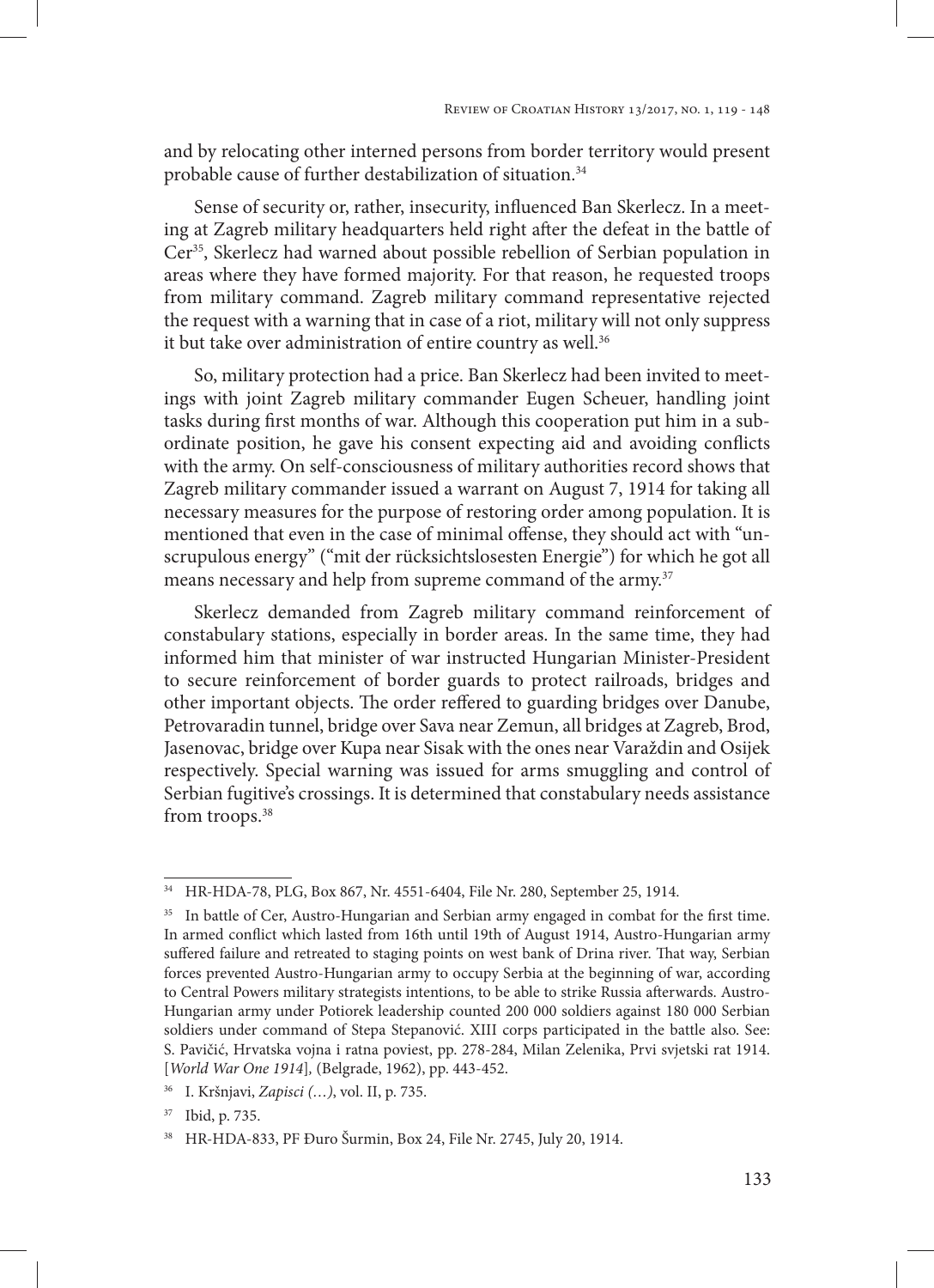From the above stated, it is evident that commencement of hostilities found Ban Skerlecz unready. Notwithstanding the fact he had political support of Hungarian Government, first days of war and period followed immediately after Sarajevo assassination, Skerlecz did not have political influence to resolve issues personally. In this period, military commander had greatest influence in Croatia. Ban had requested for help from him, confident army may secure restoring order more efficiently.39

Thus apparent weakness of civil authority in Croatia made main headquarters of the army consider as opportunity to take over administration of the country, not paying attention to laws and civil representatives. We should definitely add to this fact certain unexperienced of civil authorities, who did not know the true value of laws in war conditions and whether circumstances will allow them their application in reality. On the other hand, army might have confidence in their man at the top of civil administration alone. They intended to do so by replacing Ivan Skerlecz and appointing general Adolf Rhemen as King's Commissioner for Croatia.40

However, events that took place unfolded in civil authorities' favor. Let us remember that powers Croatian Ban had received from Francis Joseph, enabled him in taking over execution of exceptional measures for the case of war. According to plain regulations, Ban Skerlecz substituted the King for their execution, thus making vertical chain of command set up differently, especially after Tisza gained influence on Monarchy level. From herein mentioned, it is clear that the power of military authorities diminuend in very short notice.

Not much time was also needed to set up different regulations for the territory of Triune Kingdom. The source of political power with its reflecting effect on military issues laid in jurisdiction of Hungarian Government who sent orders to Land Government in Zagreb constantly and Land Government in Zagreb had put them through forward to government commissioners in counties, districts, constabularies and regimental outposts respectively.<sup>41</sup>

Within this established relationship, Skerlecz had a task of executing Hungarian Government's policy. Few months later when he had become familiar with the situation more closely and when support from Hungary had become more guaranteed, he showed more audacity in confronting military demands. Notwithstanding war and unstable political and security situation, soon after

<sup>39</sup> HR-HDA-78, PLG, 78, Box 867, Nr. 4551-6404, File Nr. 5217, Annex 1914, August 11, 1914.

<sup>40</sup> Most of Croatian population in military terms had been organized in XIII military corps which consisted of 36th and 7th infantry division and 42nd landwehr division. Headquarters was in Zagreb and Adolf Rhemen was commanding general.

<sup>41</sup> HR-HDA-77, Kraljevski ministar hrvatsko-slavonsko-dalmatinski u Budimpešti [King's Croatian-Slavonian-Dalmatian Minister, Presidium], Box 49, File Nr. 279, 442-1914, Budapest, August 10, 1914. Due to safer communication of Land Government and Hungarian Government in Budapest, department counsellor Emil Grabarić took over from state secretary in Croatian Ministry in Budapest Dragutina Unkelhäussera keys for coding and decoding of official telegraphs.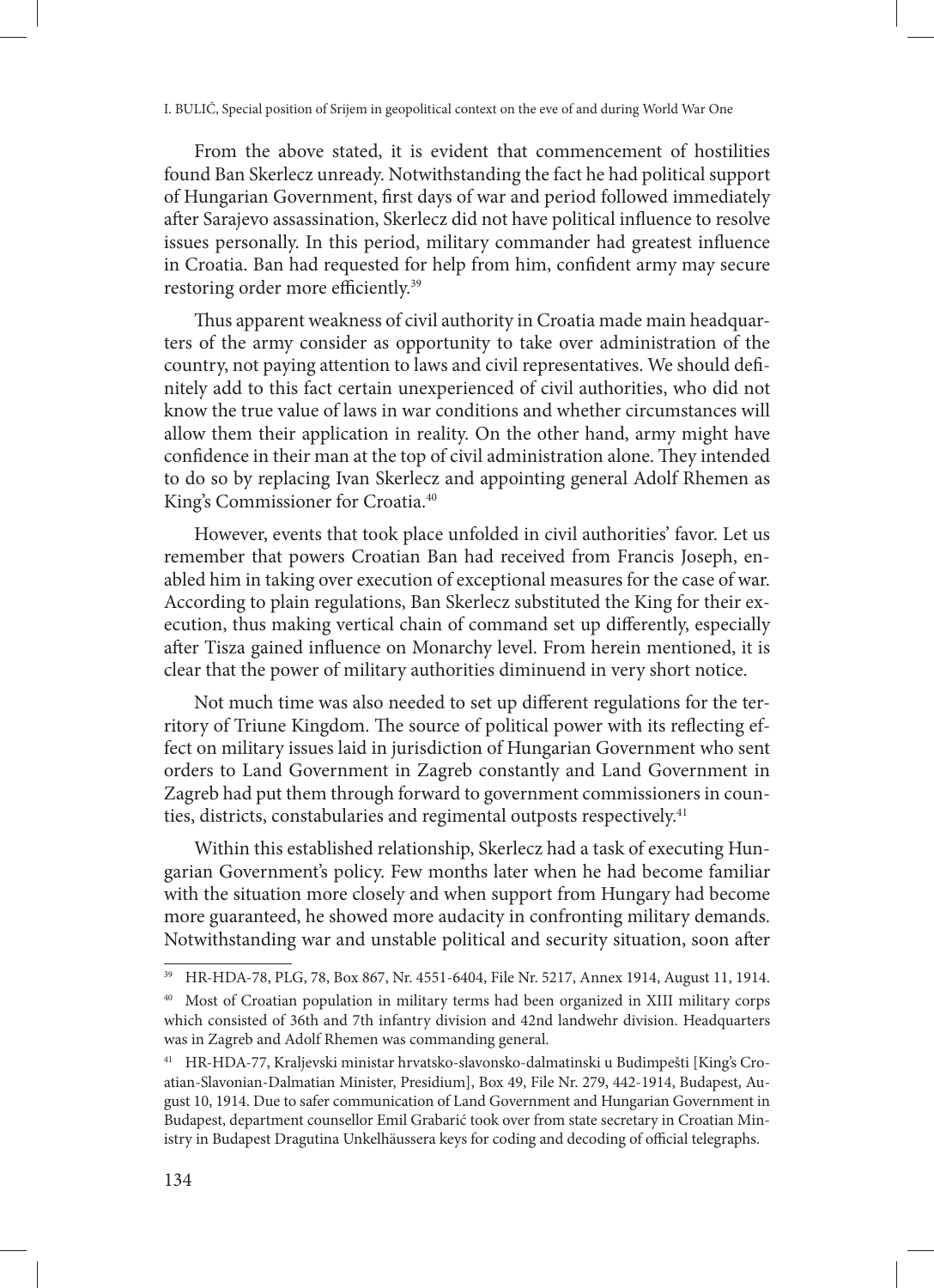it was clear that political stability of Government and position of Skerlecz were not endangered. It did not take long for Skerlecz political opponents to witness the fact. They were members of Party of right, followers of Josip Frank policy.

However, they didn't quit and considered that war situation offers opportunity for political change with a help from main headquarters of the army and leading Austro-Hungarian generals. Evidently, this support had not been sufficient to remove Ban Skerlecz from office.

Aforementioned relationship between Skerlecz and Zagreb military command lasted until the moment Hungarian Minister-President Tisza estimated he had enough influence to oppose main headquarters of the army. The turning point had presented the meeting in Budapest on August 13, 1914. Among other leading politicians and Skerlecz, representatives of Southern Command of the army also participated. They had agreed upon the following: "Pre-emptive imprisonment Hungarian laws do not allow, but in state of emergency, extraordinary measures may be applied for the security of the state. If concrete cases of doubt are needed to be brought up, government commissioners must determine detention. Still, if military commanders, except for most urgent matters, would be forced to detain individuals without consensus of civil authorities, they have to take care of everything and take all responsibility on themselves as well as all costs of transport. With detained persons must be treated with accord 1) who misbehaved military laws, to hand over to military tribunals, 2) who misbehaved in that matter to hand them over to civil courts, to hand over to attorney general, 3) for whom there is only a doubt, but no concrete evidence, place of internship to determine from case to case."<sup>42</sup>

In that meeting certain independency for Land Government in Zagreb was secured, so from then forward, Skerlecz had obliged less and less to military command, especially in the matter of difficult cases. He intended to undermine their requests and act upon his judgements and Hungarian Government commands. All the same, military command had "overloaded" him with various reports for high treason based on informant's testimonies. Moreover, Scheure had summoned Ban to act "most rigorously to unreliable and anti-state elements from Pakrac surroundings" what Skerlecz declined with explanation that all these requests were unjustified so there is no reason to act accordingly. Scheure did not satisfy himself with that answer so he wrote to Ban repeatedly, moreover demanding: "that for the sake of loyal citizens, unreliable officials need to be transferred (...) For that reason I plead to take in consideration seriously whether Government Commissioner, who does not enjoy confidence of the loyal people, is match for his duty. I must for the sake of security of this area of command, be able to rely unconditionally on all government bodies as well".<sup>43</sup>

<sup>42</sup> HR-HDA-833, PF Đuro Šurmin, Box 27, File Nr. 5346, August 17, 1914.

<sup>43</sup> HR-HDA-833, PF Đuro Šurmin, Box 24, File Nr. 764, August 19, 1914.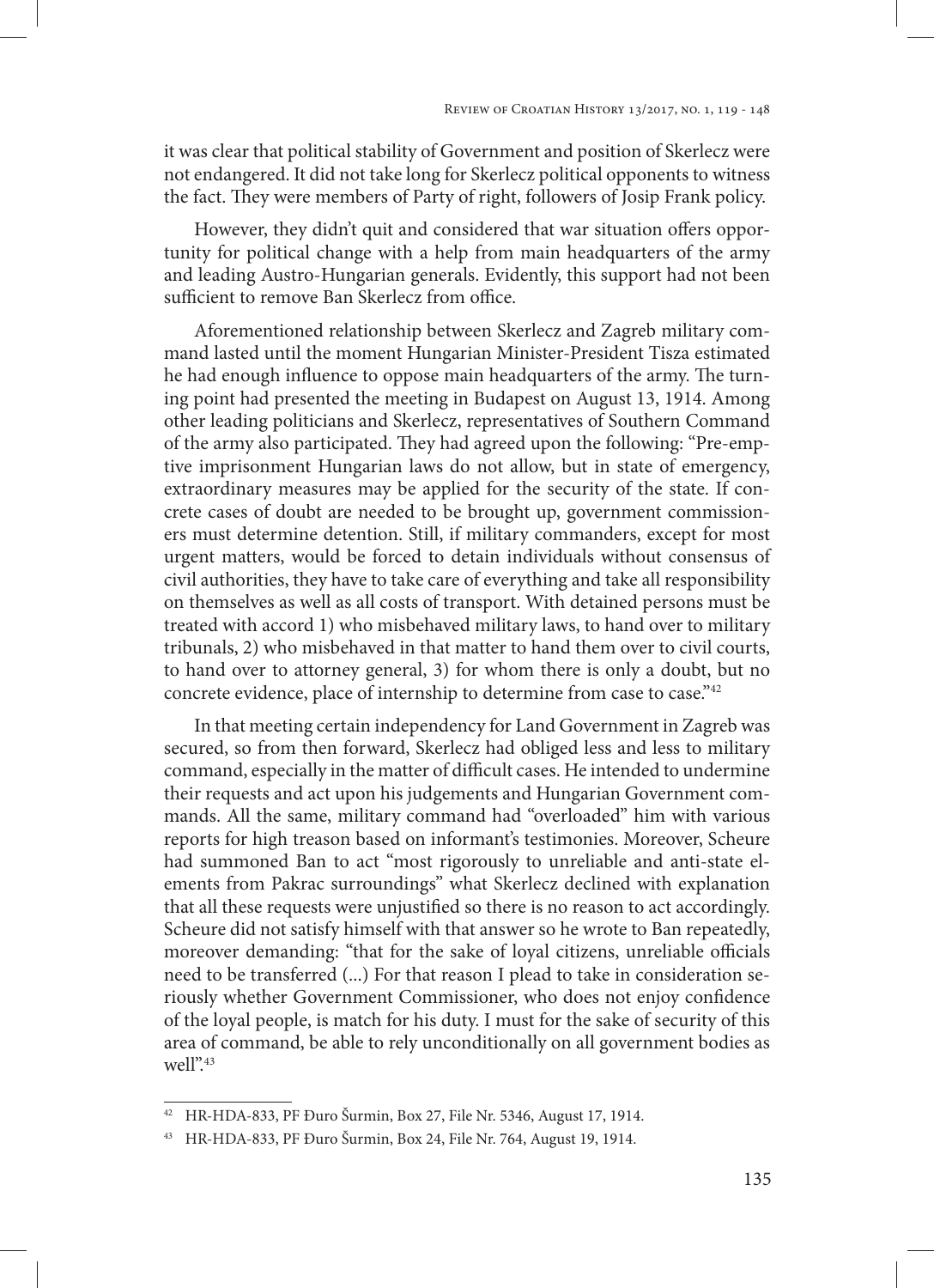Events, i.e. the character of armed combat that followed soon after in Srijem area, confirmed judgements of Austro-Hungarian generals and their desire to prevent what will truly take place: multiple support from Serbian population of Srijem to Serbian Army and exceptionally aggressive acts toward Austro-Hungarian soldiers.

# **War in Srijem**

In the plans of Main Headquarters of Austro-Hungarian Army regarding attack on Serbia, only offensive actions from Croatian territory, needed to be taken from border area, were from Srijem. For that reason, military commands from Srijem and Slavonia took extensive preparations to secure military actions on Serbia which started on August 12, 1914 with crossing of the 5th Army over Drina and 2nd Army over Sava respectively.<sup>44</sup> Regarding geostrategic importance of Srijem, military authorities, just before the declaration of war, intended to secure help from civil administration, elaborated in the text above. Zagreb military command with consensus of the Land Government issued a memorandum on July 20, 1914 about surveillance of suspicion individuals and all Serbian societies from Zemun, Mitrovica and Brod.<sup>45</sup> They acted upon intelligence information. Constabulary in Srijemski Karlovci had been ordered to, with help from military, perform raid of suspicious persons regardless of their status afterwards. Surveillance of all Serbian societies from Srijem had been conducted accordingly. Action was executed on July 26, 1914. The next day already, military command in Petrovaradin on the ground of Article 481 of Military criminal offenders Law, had proclaimed martial law for Petrovaradin fortress and places: Majur, Ljudevitovdol, Rokovdol, Bukovac, Karlovci, Kamenica i Fruška Gora. Until that day, all activities were coordinated with commands from Land Government and on July 28, 1914 already Command in Petrovaradin ordered to constabulary detention of suspicious individuals by telephone.<sup>46</sup> The arrests had been carried out with help from constabulary and Land Government had been informed about it that 43 persons had been arrested.<sup>47</sup> Among them, there had been members of Parliament Giga Jović, Anatolij Janković and Nikola Petrović.48

Since the arrests were carried out without Government consent, Skerlecz was left to protest that arrested persons did not belong under jurisdiction of military criminal responsibility and that military commands should have contacted civil authorities in these cases. He had interceded in behalf of arrested

<sup>44</sup> S. Pavičić, *Hrvatska vojna i ratna poviest (…)*, p. 281.

<sup>45</sup> HR-HDA-833, PF Đuro Šurmin, Box 24, File Nr. 2740, August 20, 1914.

<sup>46</sup> HR-HDA-833, OF. Đuro Šurmin, Box 27, File Nr. 63-1914, Srijemski Karlovci, July 31, 1914.

<sup>47</sup> HR-HDA-78, PLG, Box 867, Nr. 4551-6404, File Nr. 63, Srijemski Karlovci, July 28, 1914.

<sup>48</sup> HR-HDA-833, PF Đuro Šurmin, Box 27, article "Hostages in Srijem in the year of 1914", 2-3.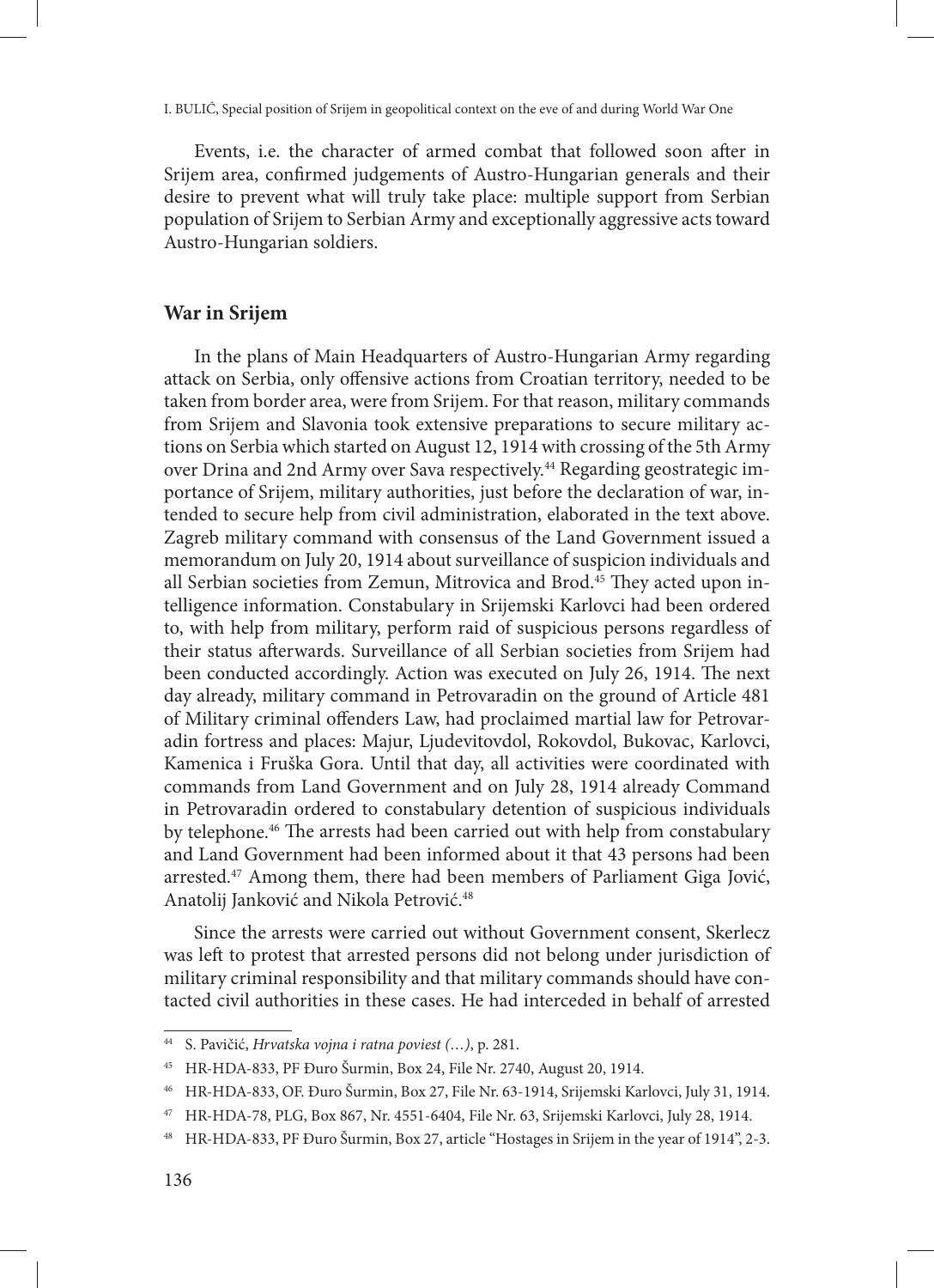members of Parliament with Tisza, demanding their release.<sup>49</sup> He failed to acquire release so question of their detention became actual. Confident that their stay in Croatia might have led to further damage due to communication with their like-minders and relatives, Skerlecz contacted Hungarian Government. They arranged the relocation of prisoners on Hungarian territory.<sup>50</sup> By analyzing the aforementioned case, it is clear Ban had agreed to inforce military commands only declaratory, while intending to alleviate their negative effects simultaneously. Skerlecz had indulged military requests but in a special manner. He didn't remove the suspects but relocated them. He was finding numerous ways to avoid literal application of everyday military requests. Contrary to military authority's projections about necessary protection for mobilized troops, Skerlecz was deciding independently using the institute of civil authority, often opposite to military command plans. Of course, his interventions in military affairs had disrupted tactic and strategic plans of Main Headquarters.

What orders Ban was receiving from military commands in general? Two examples are sufficient: One relates to Oscar Potiorek request from August 12, 1914. Potiorek was holding a duty of commander of 6th Army which had been the integral part of the Balkan Army. He introduced Ban about un-loyal Serbian stance in Srijem and demanded disband of principality councils, discharge of Serbians from post offices, railroads and tax offices, evacuation of suspicious persons, securing of hostages for railroad, post offices and military armory, limitation of movement and transfer for police officers of Serbian nationality.51 Skerlecz attitude toward credibility of these reports or, rather, his doubts about military judgements, can be evident from the fact that he have sent Francis Haladi, altogether with great Mayor Hideghety, to Srijem with a task to review the situation. In case these notices turn out to be true, he would have concurred with resolutions suggested by *Armeekommande*. 52

Another example is the case with local commander in Zemun, Colonel Gustav Globočnik who

Was instated by the Ban to replace constables of Serbian nationality with members of Zagreb constabulary during the war with Serbia.<sup>53</sup>

From archive material it is evident to what extent Hungarian Minister-President Istvan Tisza had possessed more political talent, pragmatism and resoluteness in context of political acting. Tisza did not minorize the influence of Serbian population from Srijem area which is evident from his apeal to orthodox priesthood charged to use their influence among Serbian population

<sup>49</sup> HR-HDA-78, PLG, Box 815, Nr. 257-7223, Ruma, August 13, 1914.

<sup>50</sup> Bogdan Krizman, Hrvatska u Prvom svjetskom ratu. Hrvatsko-srpski odnosi [*Croatia in World War One. Croatian-Serbian political relations*], (Zagreb, 1989), p. 100.

<sup>51</sup> HR-HDA-833, PF Đuro Šurmin, Box 27, File Nr. 6514, September 21, 1914.

<sup>52</sup> HR-HDA-833, PF Đuro Šurmin, Box 27, File Nr. 6514, September 21, 1914.

<sup>53</sup> HR-HDA-78, PLG, 78, Box 831, 234/1914, Zemun, October 22, 1914.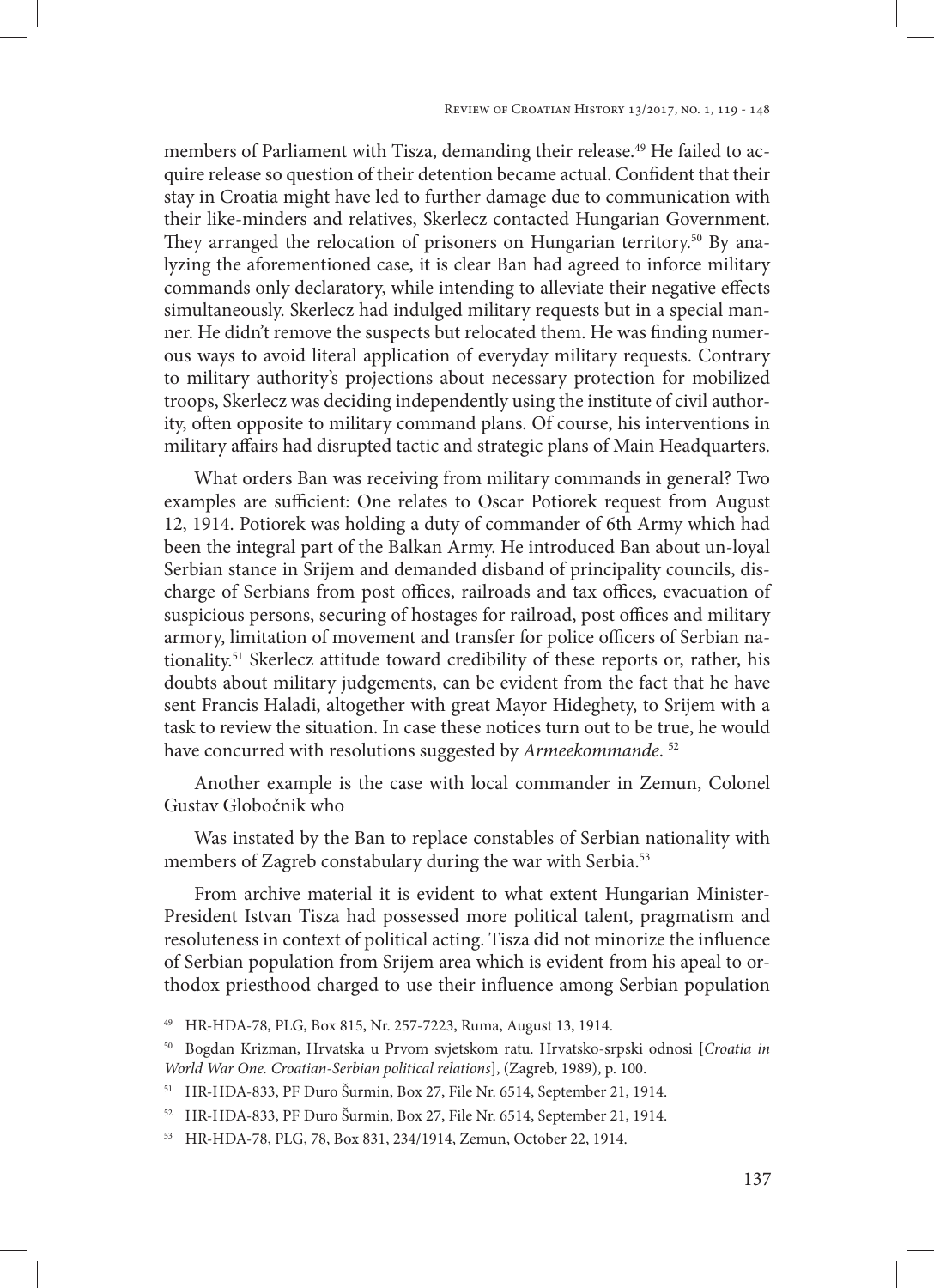on Tisza incentive. Tisza had resented episcope's Miron Nikolić Serbian stance "who live here for 200 years already", yet still displeased with their status. He had suggested Church can influence attitudes and tempers of Serbian population.<sup>54</sup>

# **Serbian Army breakthrough into Srijem**

Not much time passed away to comprehend what Austro-Hungarian command had in mind suggesting the beforementioned measures. During the end of August and beginning of September, after first combats and defeat of Austro-Hungarian Army in the battle of Cer, first regrouping of forces and reorganization of units had taken place. Oskar Potiorek had decided to organize new corps in Srijem under command of general Alfred Krauss whom he had appointed as commander of 29th infantry division as a part of Army Group Petrovaradin and 5th Army. Precisely this division had a task to protect Sava. Although Krauss have had an opinion that Serbian Army crossing over Sava should not been expected, it nonetheless happened.<sup>55</sup> Serbian gunnery commenced bombardment of Mitrovica on 26th of August 1914 and on the 28th August already, First and Second Serbian Army had crossed Sava.<sup>56</sup> Crossing of Serbian Army into Srijem was experienced with great excitement in Serbia. In introduction of *Piemont* had been written: "Great are the days we had experienced. The dream became a reality. Plain Srijem and once upon a time Serbian Vojvodina become part of Great Serbia. Whole leadership from Timok to Adriatic consider this day as the beginning of creation of Great Serbia. August 28. This is a great date in our history. This is the day Serbian troops occupied wonderful Srijem plain along all of river Sava".<sup>57</sup> Serbian Army kept possession of Srijem until Spetember 13, when general Radomir Putnik<sup>58</sup>, after the battles of Kraljevica and Batajnica, had decided to retreat.59

<sup>54</sup> HR-HDA-833, PF Đuro Šurmin, Box 27, File Nr. 5139/1914, August 31, 1914.

<sup>55</sup> Alfred Kraus, *Uzroci našeg poraza (…)*, pp. 157-160.

<sup>56</sup> HR-HDA-78, PLG, Box 865, Nr. 79-4096, File Nr. 361, Annex – 1914.

<sup>57</sup> "Belgrade and Zemun", *Piemont* (Belgrade), Nr. 215, August 29, 1914, 1.

<sup>58</sup> Radomir Putnik (Kragujevac, 24th of January 1847 – 17th of May 1917) chief of staff in Headquarters of Serbian army in World War One. Military education acquired at Artillery School in Belgrade. Chief of staff of the army since 1903. Together with Živojin Mišić, prepared all military plans for Balkan wars and armed combat fightings during World War One. In period between 1912 until 1916, he was Quartermaster General. After the battle of Kumanovo, he became first Serbian Archduke (Vojvoda). In 1916 he left island of Krf and went on medical treatment in Nice where he died next year. He delt with theory of warfare and wrote books *Služba generalštaba I* and *II*, *Služba u mirno doba* and *Služba u ratno doba* [*Headquarters service I and II*, *Service in peace time and Service in war time*]*.* See: Dimitrije Đorđević, *Portaits from newer Serbian history*, Beograd, 1997; Svetozar Pribićević, Diktatura kralja Aleksandra [*Dictatorship of King Alexander*], (Belgrade, 1952).

<sup>59</sup> M. Zelenika, *Prvi svjetski rat*, pp. 633-635; HR-HDA-78, PLG, Box 865, Nr. 79-4096, File Nr. 361, Annex – 1914.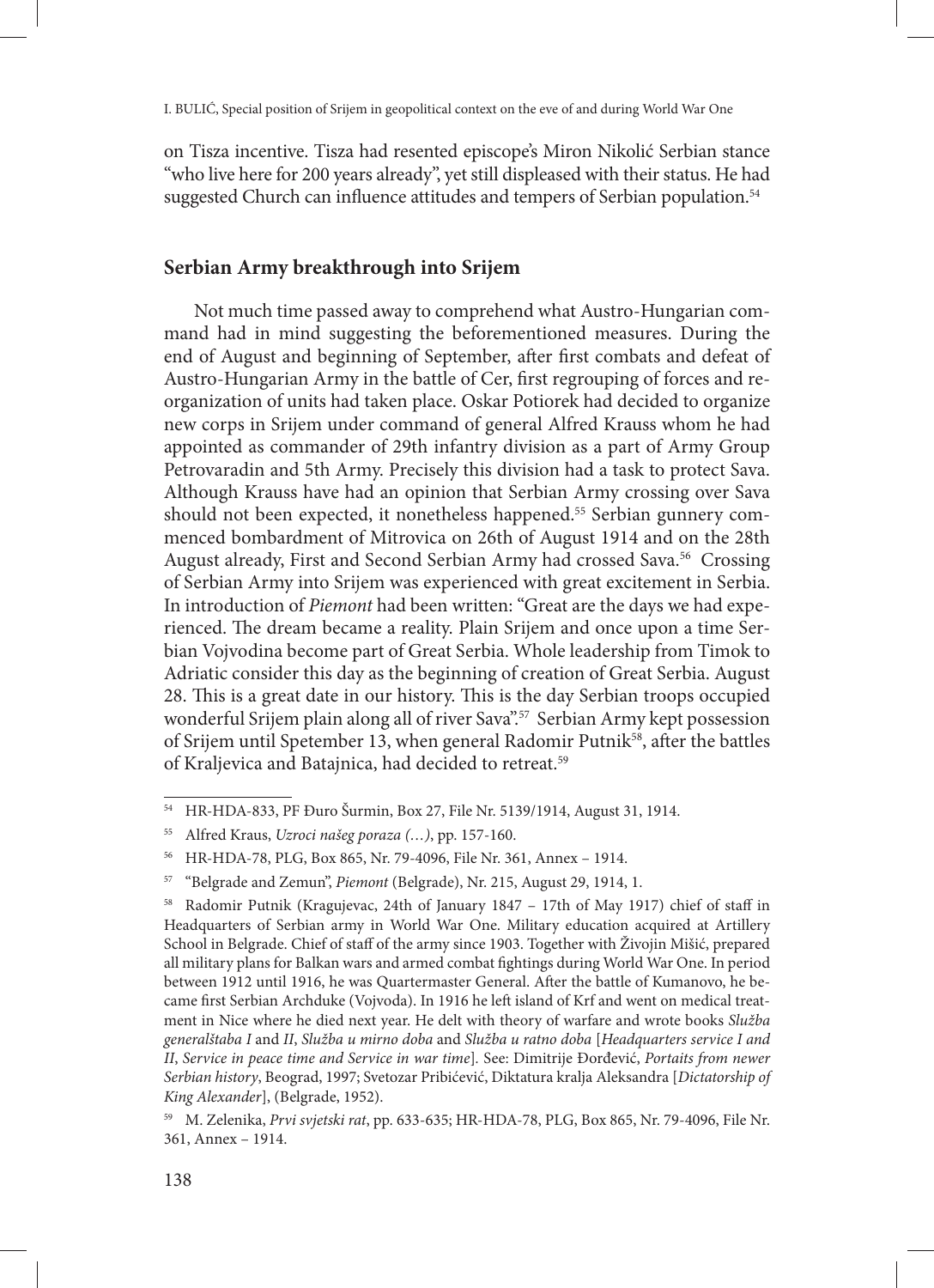Herein mentioned breakthrough of Serbian army is described in State Attorney reports in Zagreb. Oscar Potiorek had informed Skerlecz about events in Srijem He reminded him of declaration while taking over the command of the area and Ban's obligation to provide aid to the army. About the extent of Serbian breakthrough into Srijem and Serbian population's attitude toward this event, Potiorek found out only after sending headquarters major Bartl in inspection who, after his survey, had filled a report describing how: "Serbian-orthodox population is hostile to our army. In Serbian villages, they have been shooting on our troops and Serbian soldiers have been hiding in their homes and redress in civilian clothes. Local population destroyed telegraph, telephone and railway lines. They gave signals to the enemy by night. In some places, they have received Serbian army ceremoniously, marking Serbian houses with Cyrillic letter and green wreaths to spare their houses from Serbian army while houses of Catholics were burned down even by local population". On the ground of that report, Potiorek consistently demanded from main headquarters of the army and Croatian Ban removal of unreliable persons from counties, municipality offices, post-offices, telegraph, railroad, tax and forest offices along with evacuation of all orthodox monasteries and removal of water guards.<sup>60</sup>

Military report had been confirmed by State Attorney based upon information of county commissioners. The most detailed report composed county commissioner from Vukovar. He had described the event: "The retreat of our army, local Serbs follow with mocking smile and prepare special delegation right away, to salute Serbian army ceremoniously in front of the village. Delegations are someplace smaller someplace bigger, the biggest in Dobanovci, whereas half of inhabitant Serbs depart to meet Serbian army. In Deč and Kupinovo, local pharoses and notaries are in delegations. On local houses they hang Serbian flags and on themselves they put Serbian cockades. While the army is entering, all bells ring. Home Serbs accept Serbian army overjoyed, cheer to the army and King Peter, throw flowers and decorate it with wreaths. In Deč, Dobanovci and Kupinovo ceremonial services to God take place and prays for the glory for victory of Serbian arms (...) Home Serbs treat and provide hospitality for Serbian army overjoyed, to their benefit in everything: showing roads to neighboring villages and paths where our army retreated and tipping off about every movement of our army. Home Serbs kill our soldiers who were left behind: in Bečmen commander of the company and seven soldiers, in Ašanja, Deč and Ugrinovci by one soldier and in Kupinovo they point a hideout to Serbian army, where 250 of our soldiers hid and who where made prisoners of war upon it (...) Home Serbs give over to Serbian army distinguishable non-Serbs and demand from them to kill them. And army does kill in Boljevci six men, in Dobanovci thirteen (...) Home Serbs under leadership of municipal

<sup>60</sup> HR-HDA-833, PF Đuro Šurmin, Box 24, File Nr. 494, September 18, 1914; HR-HDA-78, PLG, Box 865, Nr. 79-4096, File Nr. 457 -1914, Annex – 1914, September 17, 1914.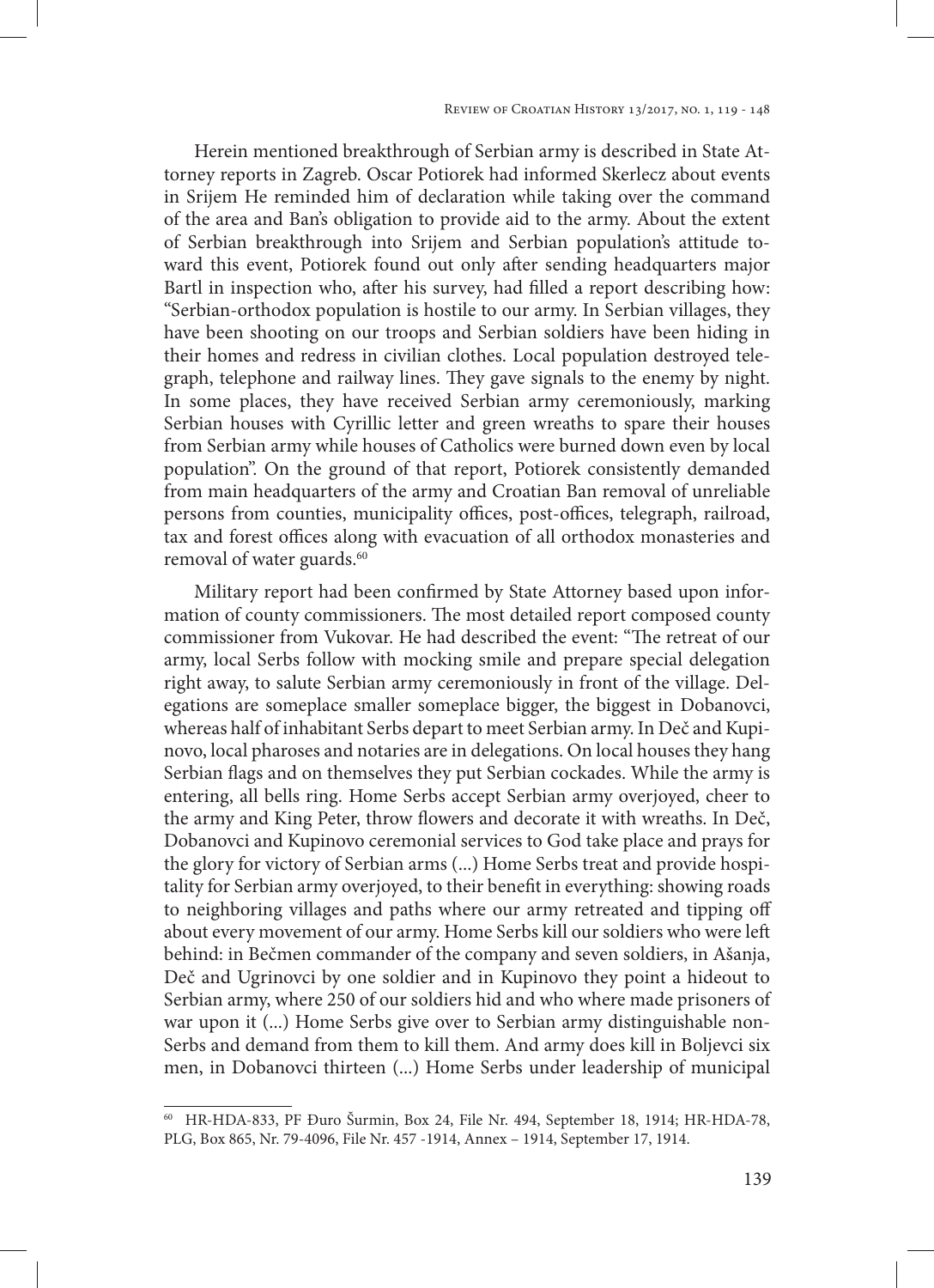officials and servicemen perform requisition of non-Serbs for Serbian army. Mostly alone, but exceptionally accompanied by few Serbian soldiers, home Serbs break into their own and neighboring villages – in Batajnica furthermore under leadership of municipal official – in houses of non-Serbs thus plundering them and burn them afterwards." Countermeasures of Austro-Hungarian army are described in the report after their return: "In village, soldiers who where left over, our army had captured and under martial law main quilties and ring leaders sentenced to death and others released. Against many the procedure is still pending. One was shot in Ažanja, 11 in Batajnica, 3 in Bečmen, 1 in Bežanija, 5 in Boljevci, 4 in Progar, 2 in Deč, 10 in Dobanovci, 6 in Jakov, 17 in Karlovčić, 1 in Petrovčić, 5 in Kupinovo, 11 in Obreža, 1 in Pečinci, 9 in Popinci, 2 in Prhova, 10 in Surčin, 5 in Šimanovci and 2 in Ugrinovci<sup>".61</sup>

Against persons who had helped Serbian army in any way during their brief breakthrough, criminal proceedings were being initiated, depending on criminal act they have committed. That way against ones who committed burglary, arson, and public violence against the state, and those were 350, criminal procedures were initiated for indemnities to the state and repaying damages to private persons.62 In other group there had been 595 persons accused of high treason. Criminal procedure had been initiated against many officials too. For example, in possession of county official in Ruma, Kangrga –mobilization plans had been found. Upon all accused of high treason, sentence of shooting was executed. Those were the consequences of Serbian breakthrough into Srijem.

Regarding activities of local Serbian population during Serbian army "breakthrough", military commander Scheure in Zagreb had summoned Ban Skerlecz. He sent him a notice with following content: "As I know from Your Excellency, Srijem valued as loyal and some officials not without objection at all have been in favour of mobilization right away. But, what happened with this reliability, sad facts have shown (...) And that all of that had been in Srijem, which You considered reliable, how would it look like in those counties during invasion, which have been stigmatized as friendly to Serbs or unsecure? Excellency, our duty is to be together at work. Politics are strange to me, but this is not a question of politics, we stand before villains' attacks on our country".<sup>63</sup> Skerlecz had persisted notwithstanding non-confidence regarding situation from his first associate, under-Ban Aurel Fodroczy, person in charge of Interior section of Land Government, therefore in charge of constabulary as well and security situation in the country accordingly. Zagreb military command had warned Skerlecz on Fodroczy statement that civil authorities release suspects from prison because they don't have proof material for criminal prosecution and according to procedure they should have handed them over to court

<sup>61</sup> HR-HDA-79, IDLG-CDIS, Box 28, Nr. 483/Annex-1916.

<sup>62</sup> HR-HDA-833, PF Đuro Šurmin, Box 27, File Nr. 87, Annex 1914, Spetember 6, 1914.

<sup>63</sup> HR-HDA-833, PF Đuro Šurmin, Box 24, File Nr.1764, September 26, 1914.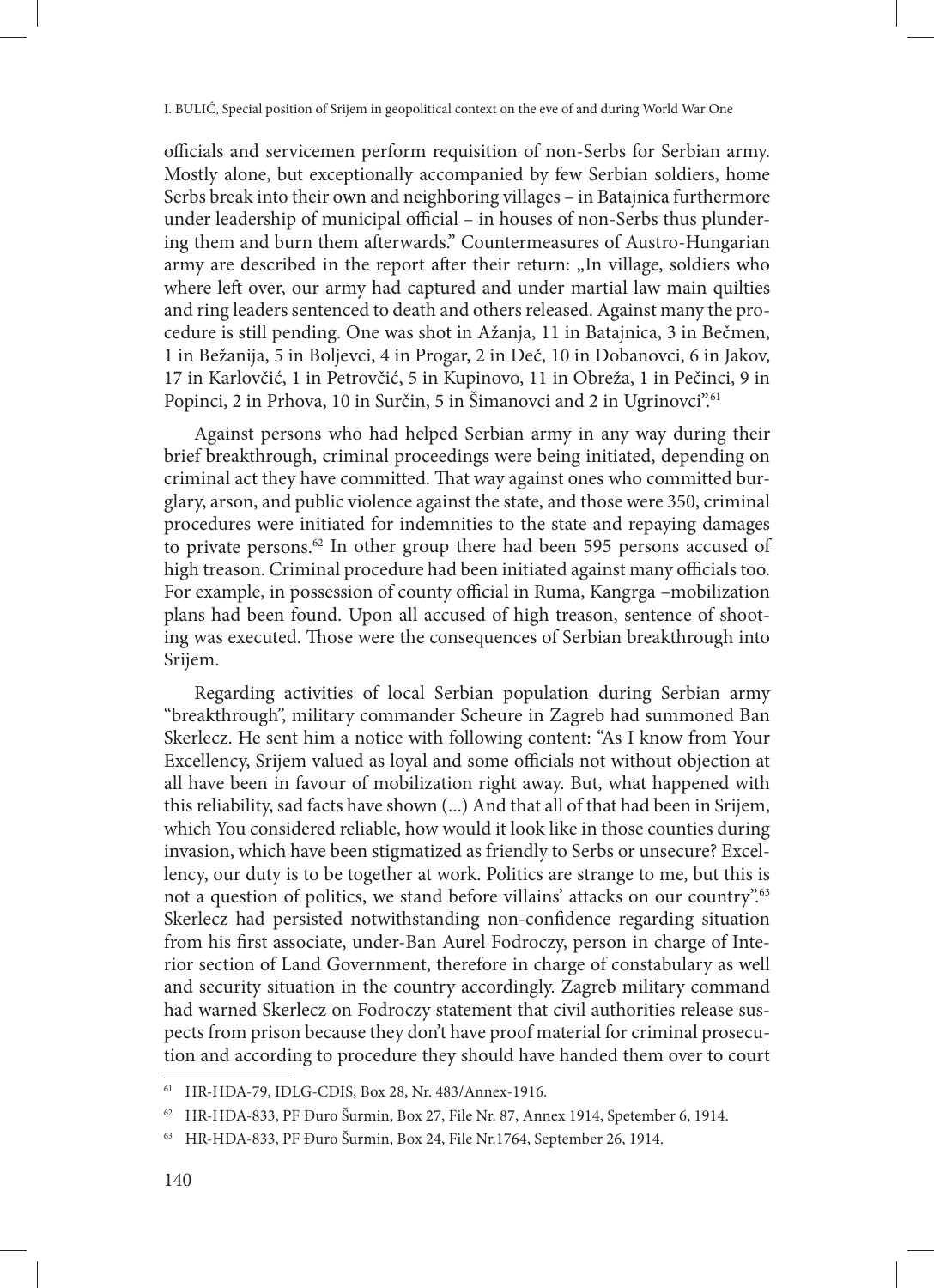martial. In the report composed on the basis of anonymous tip, it was stated: "Yet in Zagreb will come to these occasions as it did in Srijem (...) that soldiers are not allowed to tell anything about the army and their comrades, while Serb vice Ban Fodroczy is allowed to express himself openly like this: "Everything is doomed, we are beaten on all lines! There are many Serbs in Zagreb. If, God forsake, Serbs would arrive in Zagreb, they would have been greeted the same way as they had been in Srijem, especially few days before the have been in Zemun". The ending of memorandum is remarkable: "Be mindful esteemed one and put coalition under more tight guard. Loyal to Dinasty."64

How did public opinion accept unfavorable news from Sirjem we got insight from Zagreb Archbishop Bauer's diary: "We hear about Serbian breakthroughs on Srijem soil near Mitrovica, Kupinovo and Zemun. Not to mention how much these issues touch us deep and in the bottom of our soul. Nobody has the will for the job, everyone grab newspapers in which nothing is there, just phrases, to hide upheavals as better as possible and in all those official news the only comfort is – hope for the better." From the same reading we comprehend how certain informations notwithstanding military censorship, could have come to public. Archbishop's secretary mentions that they have found out about the armed combats in Srijem from Italian Press *Osservatore Romano* ie. the newspaper censorship had left through due to the election of new Pope.<sup>65</sup>

### **Evacuation of population**

Familiar with aforementioned events we are in condition to comprehend discontent of officers who had demanded more complete cooperation to be taken with civil authorities. Previously, I have exposed the concept of multiple disunity on political and social level. Disunity and non-coordination had been expressed to such measure, that Tisza's close associates disagreed in estimates and actions. I mentioned appointment of Baron Tallian as Commissioner of Hungarian Government for South Tyrol military command. Skerlecz was Tisza's confident too, so it was logical to assume at least two commissioners would implement similar procedures. However, in this case also it had been the opposite way. Consensus had been left out.

Herein stated claim I explain on the ground of discord between Skerlecz and Tallian after Serbian army retreat. Events have showed them it is not possible to avoid implementation of measures which military authorities priory demanded from civil bodies such as evacuation of population, suspension of bureaucrats or taking of hostages. Then Tallian, although he did not have the

<sup>64</sup> HR-HDA-833, PF Đuro Šurmin, Box 24, File Nr. 1711, September 22, 1914.

<sup>65</sup> Nadbiskupijski arhiv u Zagrebu (hereinafter: NAZ) [Archbishopry Archive in Zagreb], Legacy of Archbishop Antun Bauer, Dnevnik [Diary], Vol. II, September 6 – 8, 1914.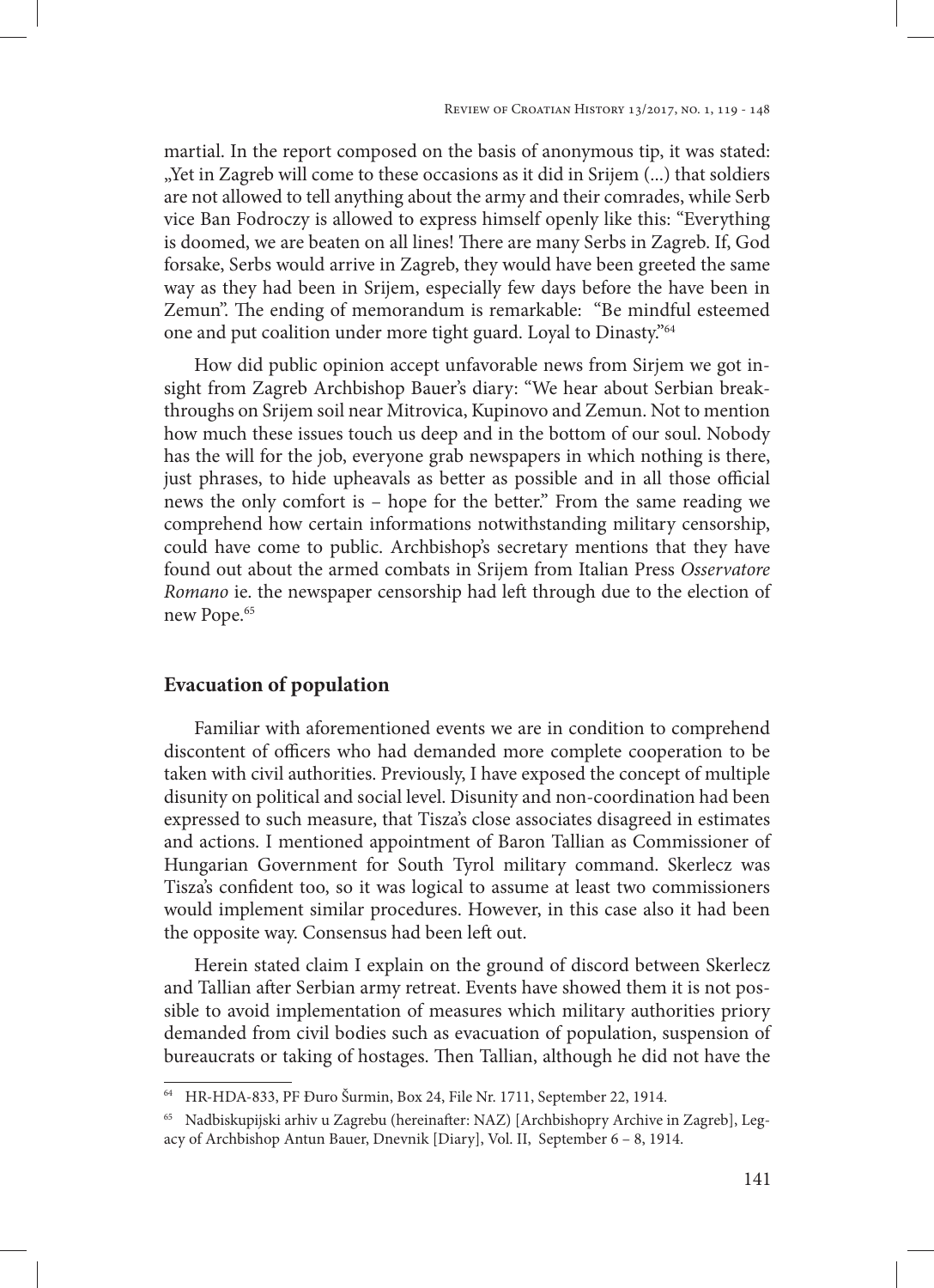mandate for determining hostages, had started to implement exactly these measures without knowledge and consent of Croatian Land Government. His command for suspension of certain number of officials Skerlecz had opposed with a warning that such decisions under war laws, lay in jurisdiction of King's commissioner and his lawful representatives, therefore in this field and about this decision prerogative holds Mayor Hideghéthy.<sup>66</sup> Ban could have really relied on commissioner Hideghethy. He had delivered him information about Srijem at all times such as number of arrested, interned and people exempted as hostages. Most intensive and, by content of the conversation, most disputable relationships between civil and military authorities had been on the question of hostages. For that reason, representatives of Land Government and Hungarian Minister-President Tisza had participated in a meeting with representatives of Potiorek military command in Brčko on October 5, 1914. Government representatives had emphasized that taking of hostages is illegal and demanded that army, since conducting it already, financially support the evacuation of population. General Alfred Kraus had suggested establishment of contribution as a guaranty the damage will be repaid actually. Tisza had rejected Krauss' suggestion with explanation that in his country contribution will not be inforced, because contribution is due to be implemented in enemy country only. He had opposed Krauss suggestion with a legal norm under which for compensation of damage, only convicted perpetrator of a criminal offence is sufficient.<sup>67</sup> Meanwhile, he had warned that activities of Croatian Land Government in relation to military obligations, should reduce to help in combat, security of army transport and supply. Furthermore, he had explained how military commands have jurisdiction over individuals in any relation with military obligation only, thus belonging under jurisdiction of military tribunal. In other cases, army had not had the right to intervene. At the same time he had reminded army acts exceeded determined frames and in future should the same be executed by civil administration only i.e. legally elected Government.<sup>68</sup>

Altough Tisza's suggestions had goal to resolve the relationship between civil and military authorities, irregularities happened even afterwards. It had made army more resilient in inforcing plans. These days, Skerlecz had received telegrams from his confidents in which they have informed him about numerous arrests and evacuations from Srijem.69

In memorandum from Požega commissioner it is mentioned that "around 2000 members of Greek-Eastern religion, banished as a dangerous element from Srijem" arrive in Požega. Government commissioner finds large number

<sup>66</sup> HR-HDA-833, PF Đuro Šurmin, Box 27, File Nr. 1141, February 8, 1915.

<sup>67</sup> HR-HDA-833, PF Đuro Šurmin, Box 24, File Nr. 7697, October 18, 1914.

<sup>68</sup> HR-HDA-833, PF Đuro Šurmin, Box 24, File Nr. 7697, October 18, 1914.

<sup>69</sup> HR-HDA-78, PLG, Box 877, Nr. 7.789, telegrams to Presidency of Land Government from Batajnica, Osijek and Požega.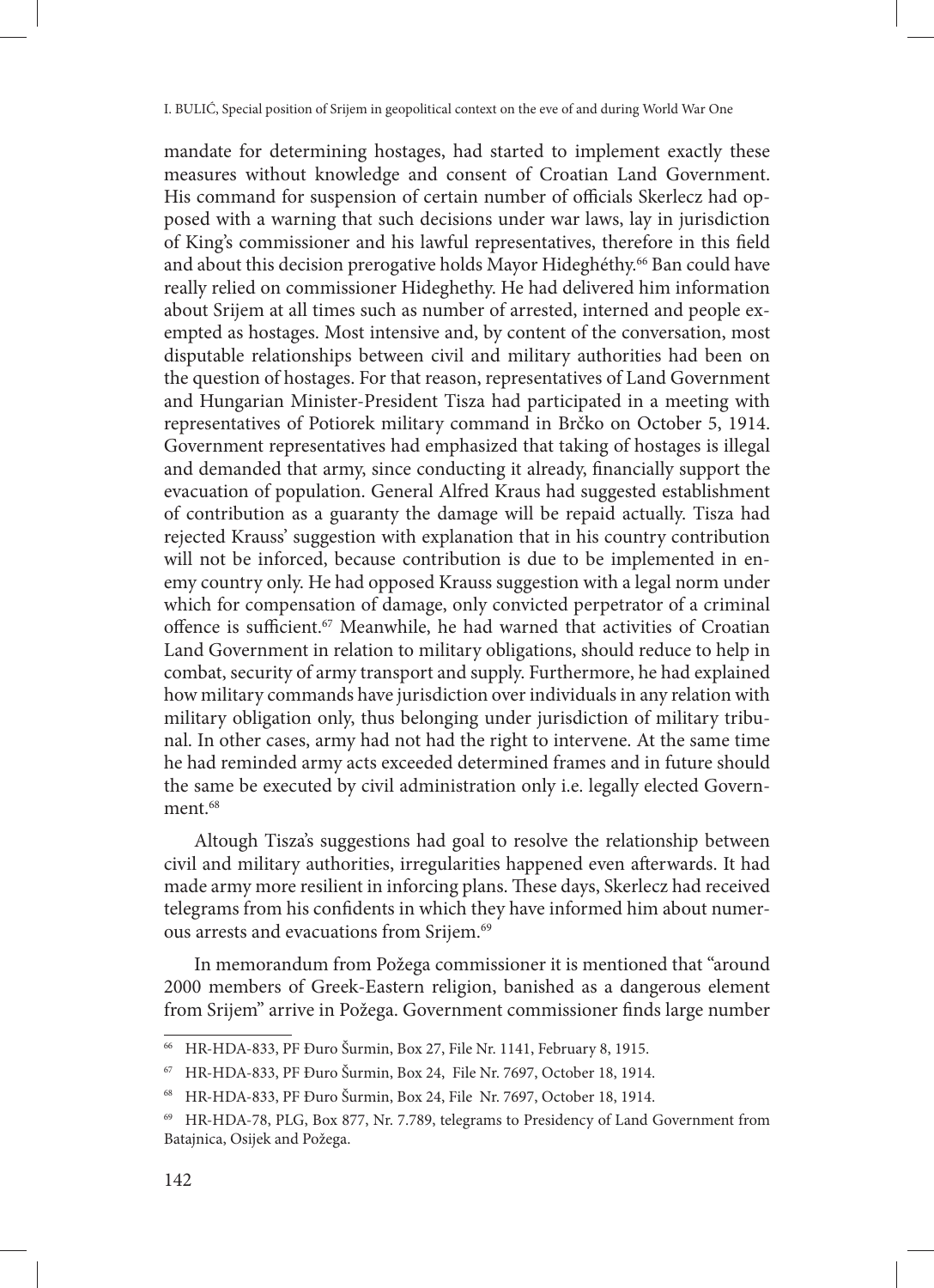of inhabitants of Serbian nationality in villages of Požega county as a security problem too. Due to a large increase in number of Serbian population, Mayor had requested from Ban establishment of Constabulary Commission in Požega."70

County district in Osijek had informed Presidency of Land Government in Zagreb on November 26, 1914 about relocation of 7856 Serbs from Srijem to Virovitica area too.

They had been accommodated in homes of local Serbian population. Although being accepted benevolent, in time, their numericity had created problem, especially regarding food shortages and other necessities.<sup>71</sup> Besides that, large number of persons had been lived in one household, so there have been danger of development of pandemonium. All of these circumstances caused discontent with local and evacuated population, so authorities had estimated that rebellion might broke out in the County. Therefore, in the Land Government they had suggested formation of "joint camps of evacuated persons and plunder of funds for nutrition for in that way all would carry the burdens".<sup>72</sup>

In conclusion of discussion about evacuation of Serbian population from Srijem area it is necessary to pay attention to few facts. Most of all, it is evident how Croatian Government had accommodated population herein mentioned in other parts of Croatia and taken care of their nutrition and life conditions. Interned persons have not been accommodated in camps but in private persons lodgings and farms across Croatia. For example, for one part of interned persons, Zagreb county district have taken care and accommodated them on dr. Bogdan Medaković estate.<sup>73</sup> Other interned persons had been accommodated in Krapina, Ivanac, Ludbreg, Koprivnica, Samobor etc.<sup>74</sup>

Purpose of internship had revealed itself in protection of combat activity, so it lasted according to estimates about endangerment of military units. When the danger ceased to exist for Austro-Hungarian army, Land Government had started implementation of return for interned persons.75

Possible intentions of Main headquarters of the army are evident from archive material, after experienced gained from connected events, more precisely analysis regarding relocation of Serbian population from Srijem. We are not in position to confirm the herein mentioned statement because I had acquired information about it indirectly. Namely, Mayor of Osijek dr. Pinterović, handed over Osijek military command plans to Zagreb Archbishop Antun

<sup>70</sup> HR-HDA-78, PLG, Box 831, 409/1914, Požega, September 26, 1914.

<sup>71</sup> HR-HDA-833, PF Đuro Šurmin, Box 27, File Nr. 35, September 26, 1914.

<sup>72</sup> HR-HDA-833, PF, Đuro Šurmin, Box 27, File Nr. 35, November 26, 1914.

HR-HDA-78, PLG, Box 870, Nr. 6328, Zagreb, July 14, 1915.

<sup>74</sup> HR-HDA-78, PLG, Box 870, Nr. 4872, Samobor, July 24, 1915.

<sup>75</sup> HR-HDA-78, PLG, Box 887, Nr. 3287/1-1915, January 18, 1916.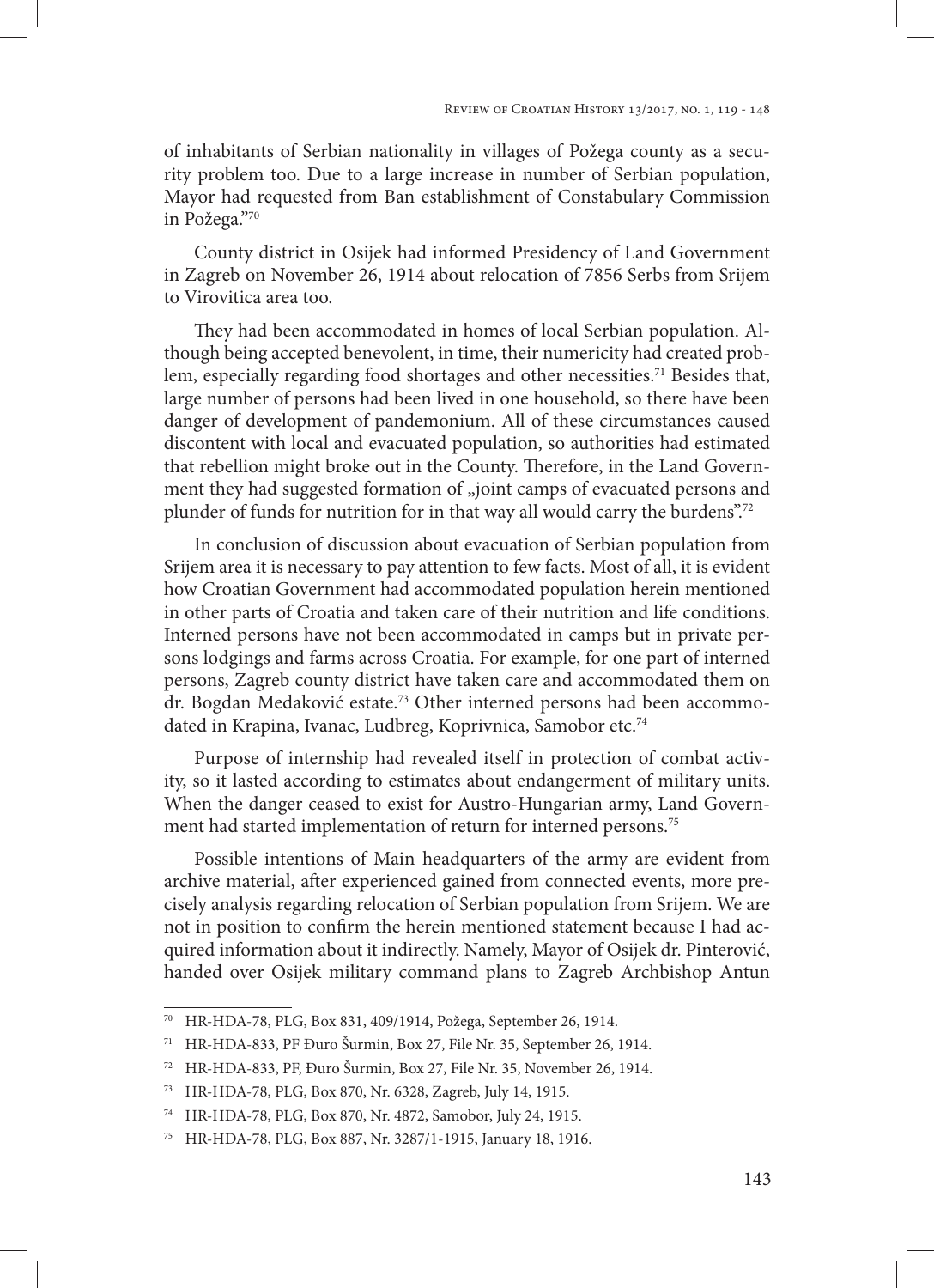Bauer secretary dr. Svetozar Rittig<sup>76</sup> that in border area with Serbia "under any circumstances Slavic peoples must not live together, either Croats nor Slovaks". Rittig had concluded: "This shows direction upon which colonization of Srijem will take place".<sup>77</sup>

However, tendentious debates had started in daily press about interments already. *Croatian defense* from Osijek had published a minute book of a meeting on which it had been decided about interments from south Srijem. As *Pokret*, *Hrvatska*, *Hrvat* and *Bosnische Post* had quoted the article, Grand Mayor Hideghethy warned Ban about omissions that took place during censorship with a remark: "Maybe polemic as well as censorship is in the hands of some coalitionist".78 Intention of publicist works had been accusation of Austro-Hungarian army witnessed in titles of newspaper articles like "Horrors in Srijem in the year 1914"<sup>79</sup>, "Hostages in Srijem<sup>"80</sup> and "Pogroms in Croatia".<sup>81</sup>

<sup>77</sup> NAZ, Legacy of Archbishop Antun Bauer, Dnevnik, Vol. II, February 24, 1915.

<sup>78</sup> HR-HDA-78, PLG, Box 877, Nr. 8, 694, Vukovar, November 28, 1914.

<sup>79</sup> Đuro Šurmin, "In First year of War – Atrocities in Srijem in the year of 1914", *Novosti* [*Novelties*], June 17, 1927, 1.

<sup>80</sup> HR-HDA-833, PF Đuro Šurmin, Box 24.

<sup>76</sup> Svetozar Rittig (Brod na Savi, 1873 – Zagreb, 21st of July 1961), priest, historian and politician. Studied theology in Sarajevo, Đakovo, Vienna and Rom. Ordained for priest in 1895. For some time he was Archbishop Strossmayer's secretary accepting his political ideas. He lectured Church history in Đakovo and at Theology Faculty in Zagreb. He was the editor of *Catholic journal*. In 1902 he received Doctorate degree in Vienna. Close associate of Zagreb Archbishop Antun Bauer and his personal secretary respectively. Appointed Mayor of Saint Blaise Parish in 1915, and from 1917 until 1941 Mayor of St. Mark's Parish. With help of Ivan Meštrović and Jozo Kljaković artistically reconstruct church of St. Mark on Mark Square in Zagreb. As a follower of Strossmayer's idea, he spoke in favour of union of southern slav peoples on federalist principles. Enters politics in 1905 as a member of Croatian Party of Right in Croatian-Serbian coalition. From1908 until 1918, he was representative for Đakovo County in Croatian Parliament. In the year of 1917, he travelled to Switzerland to make contacts with Yugoslav board. In 1918, he was a member of National Council of Serbs, Croats ans Slovenes. After establishment of Kingdom of Serbs, Croats ans Slovenes, he joined Croatian Community. He constantly aspired after Croatian-Serbian conciliation and making compromise with the Court. After Ante Pavelić's departure, he publicly accused his activities in emigration. During World War Two he joined partisan movement and participated with report in Second ZAVNOH meeting in Plaški on October 12, 1943. After the war he was appointed to several political duties and posts. In the year of 1947, he became permanent member of YASA (JAZU). In Zagreb, he started foundation of Old-Slavic Academy which became Old-Slavic institute in 1952. Specially aimed for conclusion of Treaty between SFRY and Vatican, which took place only in 1966, after his death. See: Ćiril Petešić, *Katoličko svećenstvo u NOB 1941-45* [*The Catholic Priesthood in NOB 1941-1945*]*,* (Zagreb, 1982), pp. 130-154; Josip Bratulić, "Svetozar Rittig – ličnost i djelovanje" ["*Svetozar Rittig – personality*] *and work*"], *Slovo*, Vol. 44-46, Old-Slavic Academy and it's meaning, (Zagreb, 1996), pp. 323-324; Miroslav Akmadža, "Svetozar Rittig – ministar svećenik u komunističkoj vladi" ["*Svetozar Rittig – Minister Priest in Communist Government*" ], *VDG Jahrbuch*, Vol. 15, Osijek, 2008, 101-116.

<sup>81</sup> Dr. Srđan Budisavljević, Stvaranje Države Srba, Hrvata I Slovenaca: povodom četrdesetgodišnjice jugoslovenskog ujedinjenja [*Making of State of Serbs, Croats and Slovenes. On occasion of fortieth anniversary of Yugoslav unification*] (Zagreb: Jugoslavenska akademija znanosti i umjetnosti, 1958): 15-18.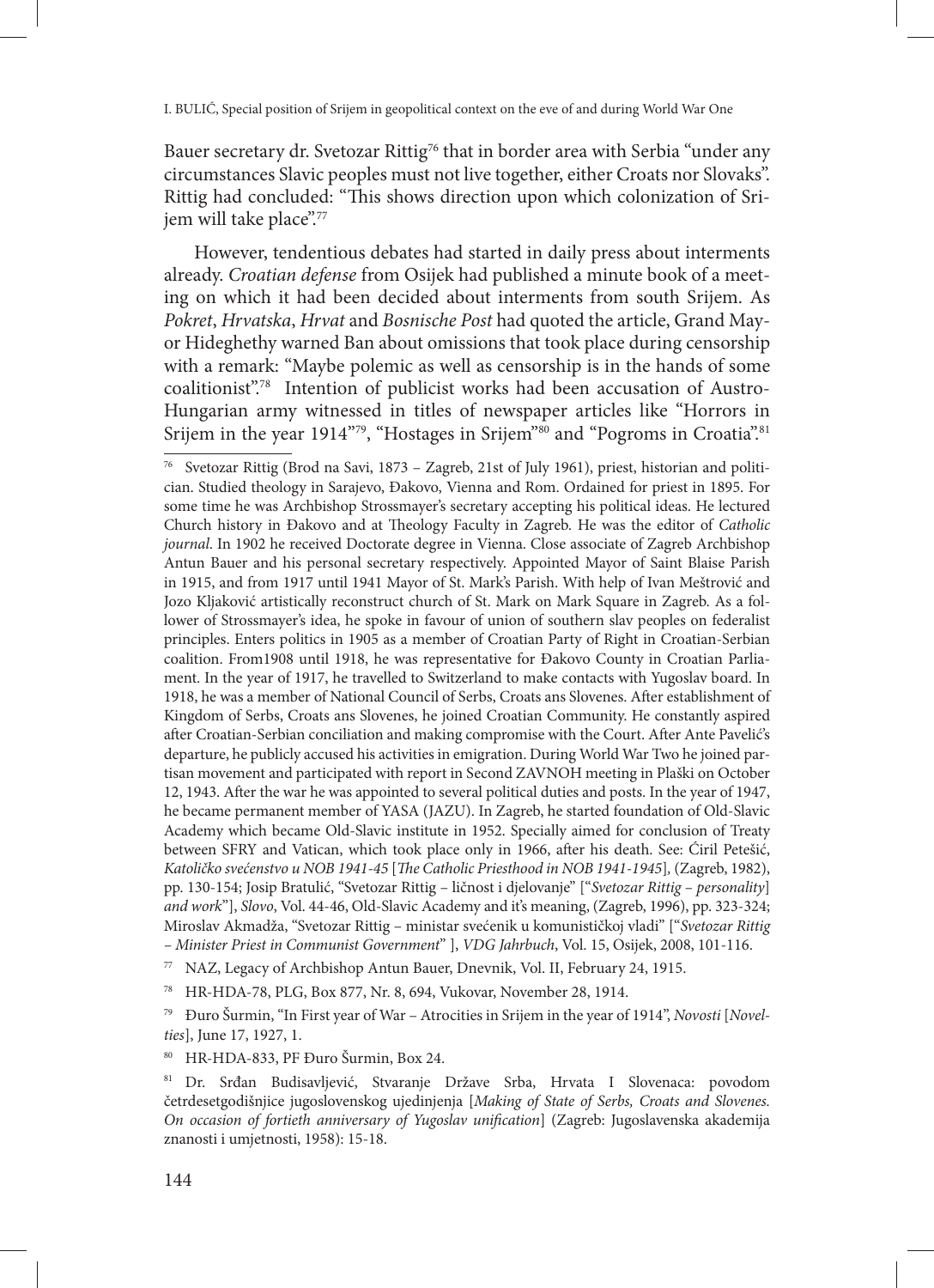Discussions have been continued after the war i.e. during the whole inter-war period.

# **Conclusion**

On military-security and social problematic imminent to and during World War One on Srijem territory written accounts in non-fiction exist so far while scientists paid more attention recently. Political, military, demographic, security and geographical context was priory neglected and evaluations made according to one-sided argumentation based on consequences faced by Serbian population of Srijem. In the context of scientific analysis, quality of scientific work reduces analysis of combat for certainly, not taking causes and effects in consideration, presenting combat from one-sided perspective. On the contrary, if we present the problematic completely, information showing Serbian population after Sarajevo assassination and in the first months of war expressed extreme desire and act in order to accomplish grand-Serbian political interests on the territory of Austro-Hungarian Monarchy and Croatia are not to be ignored. As every war is by itself mutual so does historian need to take in consideration all factors, in chronological order naturally. In the case as mentioned before, Austro-Hungarian Army at first insisted upon removing officials and temporarily transport of unreliable population, in order to be successful based on information of intelligence character confirmed in the end. The fact civil authority led by Ban Ivan Skerlec and supported by Minister-President Istvan Tisza, did not oblige their demands, not only considerably influenced the outcome of fighting but fate of non-Serb and Serb population of Srijem respectively. Military suggestions were rejected, Serbian counter attack took place and in that particular moment, Serbian population priory warned upon as unreliable, not only accepted the Serbian army overjoyed but express their loyalty by demolishing and burning Croatian houses and other possessions and finally in combat activity.

# **Zusammenfassung**

# **Besondere Stellung Syrmiens im geopolitischen Kontext vor und während des Ersten Weltkriegs**

Eine allgemein akzeptierte Meinung in der Geschichtsschreibung ist, dass Syrmien eine besondere militärisch-strategische und soziale Stellung hatte.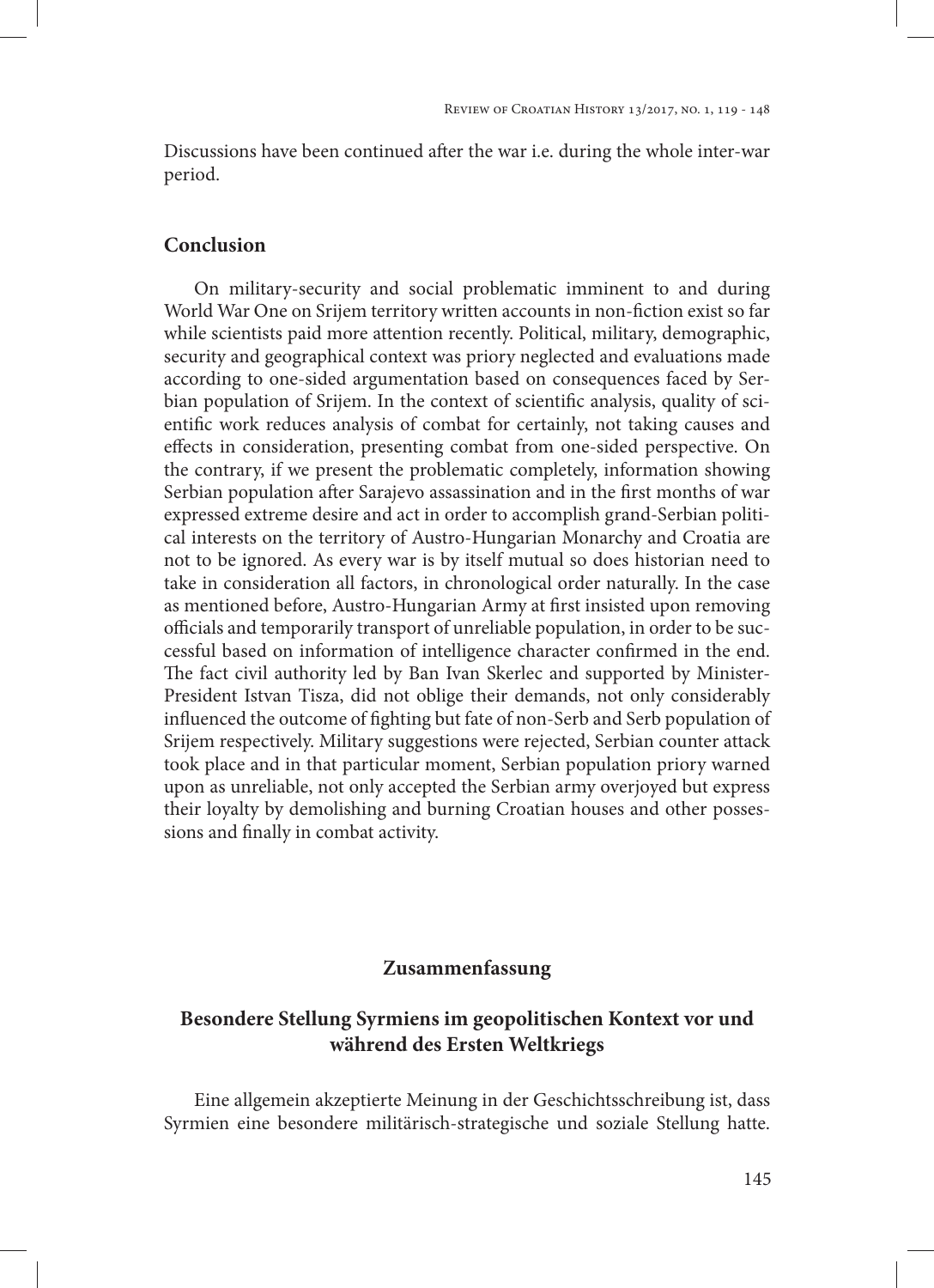Uneinigkeiten zwischen Österreich-Ungarn und dem Königreich Serbien wurden immer intensiver, besonders in diesem Teile des Dreieinigen Königreiches. Der serbischen Regierung gelang es in dieser Zeit mehrmals, Einfluss auf politische, soziale und Sicherheitsbedingungen in Syrmien auszuüben. Im Einklang mit ihren Interessen bestand zwischen der Österreichisch-Ungarischen Monarchie und Kroatien eine Einheit, und deswegen betrachteten die Serben den Krieg als Beginn der letzten Schlacht gegen diese zwei Subjekte. Das Ziel der Serben war es, die Monarchie zu vernichten und das Königreich Serbien auf Kosten Kroatiens zu vergrößern. Solchen gewaltsamen Akten ausgesetzt, begann Österreich-Ungarn nach Modalitäten des Selbstschutzes zu suchen.

Historiographische und publizistische Werke zu diesem Thema sind unvollständig, weil sie politischen, militärischen, demographischen und geographischen Kontext nicht berücksichtigen. Die bisherigen Interpretationen waren einseitig, geschrieben meistens aus der Perspektive der jugoslawischen Geschichtsschreibung hinsichtlich Themen, die mit Kroatien am Beginn des Ersten Weltkrieges verbunden waren. Wie jeder Krieg in der Geschichte war auch dieser Krieg zweiseitig. Bei Darstellung dessen sollte ein Geschichtsschreiber alle wichtigen Faktoren in Betracht ziehen, was das grundlegende Ziel dieser Arbeit ist.

# **Bibliography:**

### Archives:

Hrvatski državni arhiv, Zagreb [Croatian State Archive, Zagreb] (HR-HDA) - 77, Kraljevski ministar hrvatsko-slavonsko-dalmatinski u Budimpešti [King's Croatian-Slavonian-Dalmatian Minister, Presidium]

HR-HDA-78, Predsjedništvo Zemaljske vlade [Presidency of Land Government]

HR-HDA-79, Osobni odjel Zemaljske vlade – Središnja izvještajna služba [Internal department of Land Government–Central defensive intelligence Service]

HR-HDA-833, Osobni fond Đuro Šurmin [Personal fund Đuro Šurmin]

HR-HDA-849, Osobni fond Ivan Peršić [Personal fund Ivan Peršić], Annex to part two of file "From Croatian politics half a century ago", 1914-1939.

Nadbiskupijski arhiv u Zagrebu [Archbishopry Archive in Zagreb] (NAZ), Nadbiskup dr. Antun Bauer, Dnevnik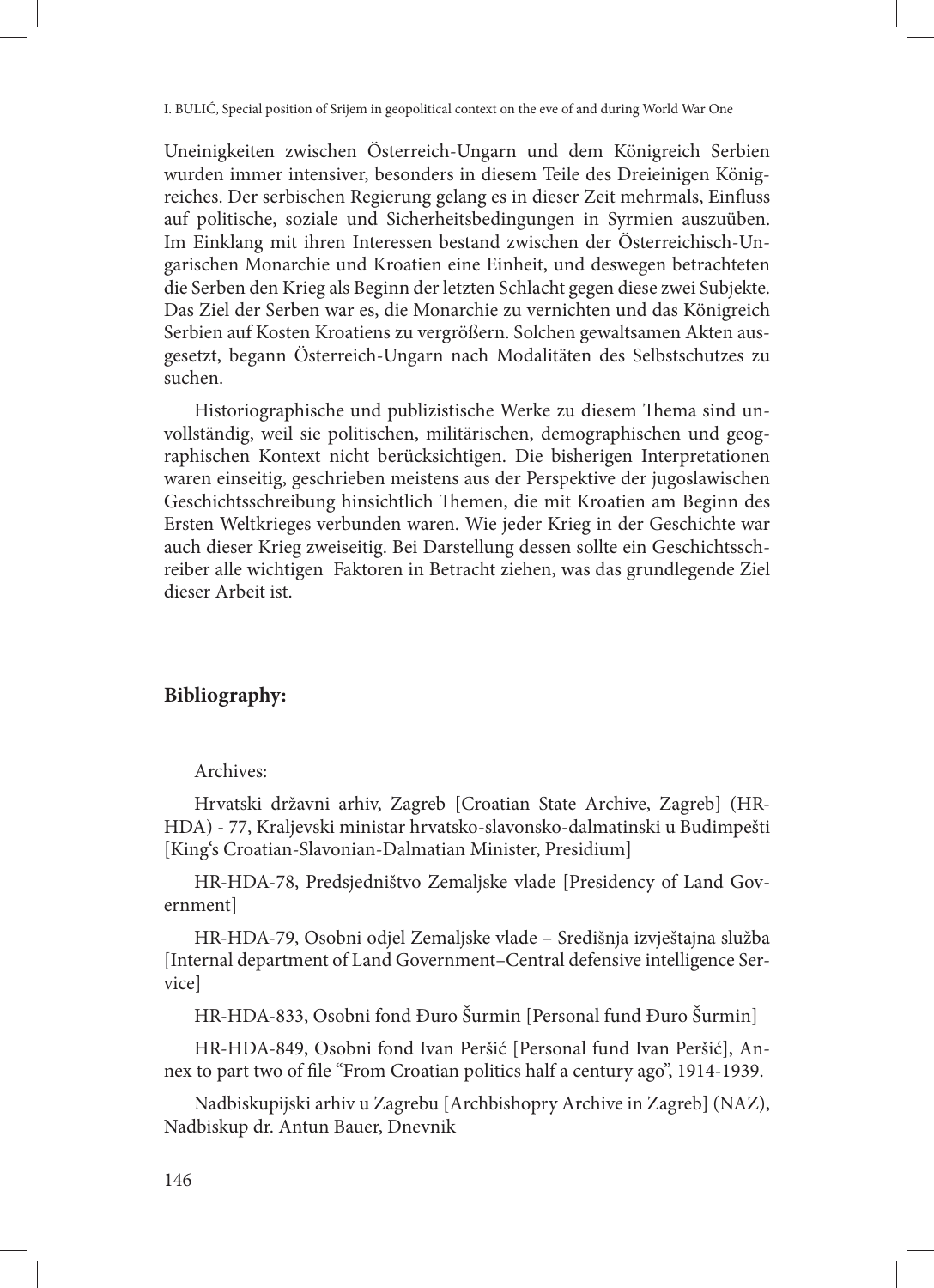Newspapers: *Narodno jedinstvo* [*National Unity*] (Zagreb) *Narodne novine* [*National Gazette*] (Zagreb) *Piemont* (Belgrade)

Literature:

Akmadža, Miroslav, "Svetozar Rittig – ministar svećenik u komunističkoj vladi" [Svetozar Rittig – Minister Priest in Communist Government], *VDG Jahrbuch*, Vol. 15, (Osijek, 2008), pp. 101-116.

Bratulić, Josip, "Svetozar Rittig – ličnost i djelo" [*Svetozar Rittig – personality and work*], *Slovo*, vol. 44-46.

Budisavljević, Srđan, *Stvaranje Države Srba, Hrvata i Slovenaca: povodom četrdesetgodišnjice jugoslovenskog ujedinjenja* [*Making of State of Serbs,Croats and Slovenes. On occasion of fortieth anniversary of Yugoslav unification*] (Zagreb, 1958)

Đorđevič, Dimitrije, *Portreti iz novije srpske istorije* [*Portaits from newer Serbian history*], (Beograd, 1997)

Gvozdić-Filjak, Zlata; Lončarević, Juraj, *Srijemska kalvarija Hrvata* [*Srijem Calvary of Croats*], (Zagreb, 1995)

Horvat, Josip, *Prvi svjetski rat. Panorama zbivanja 1914-1918* [*World War One*], (Zagreb, 1967)

Kraus, Alfred, *Uzroci našeg poraza* [*The Causes of our defeat – Memories and reflections from the Great War*, (Belgrade, 1938)

Krizman, Bogdan, *Hrvatska u Prvom svjetskom ratu. Hrvatsko-srpski odnosi* [*Croatia in World War One. Croatian-Serbian political relations*], (Zagreb, 1989)

Kršnjavi, Isidor (Iso), *Zapisci. Iza kulisa hrvatske politike* [*Writtings – behind the scenes of Croatian politics*]*,* vol. II, (Zagreb, 1986), p. 735.

Lukić, Aleksandar, "Srpsko-austrougarske borbe na donjoj Savi 1914. godine" ["Serbian-Austro-Hungarian fightings on Lower Sava 1914"], *Rijeka Sava u povijesti. Zbornik radova znanstvenog skupa* [*River Sava in History Collection of papers from scientific assembly*], (Slavonski Brod, 2015), pp. 451- 478.

Matoš, Antun, Bilježnice ? [*Collected works*], Vol.2, (Zagreb, 1973), pp. 118-119.

Old-Slavic Academy and it's meaning, (Zagreb, 1996)